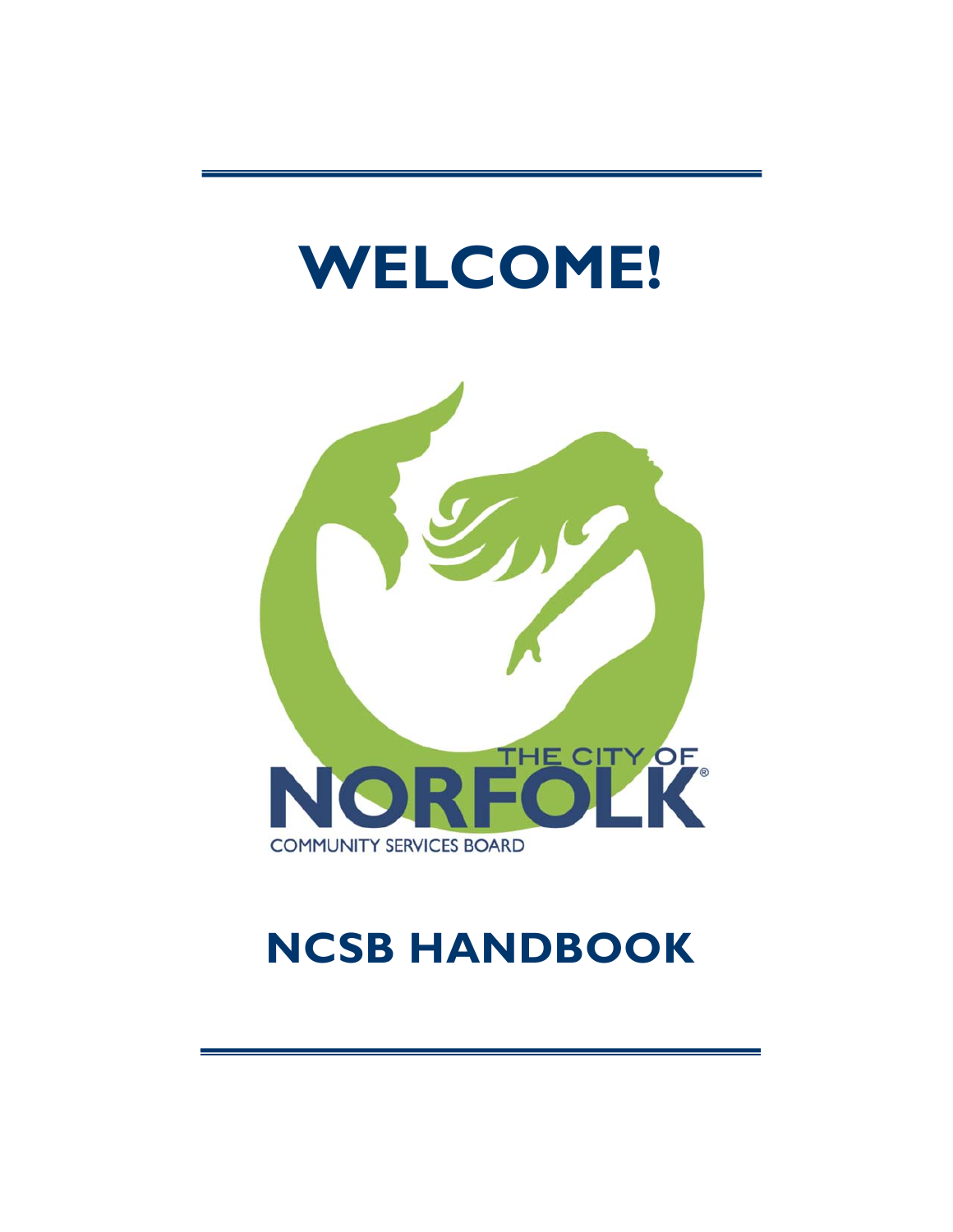# **TABLE OF CONTENTS**

| INDIVIDUAL'S ACKNOWLEDGEMENTS AND CONSENT FOR TREATMENT  13 |  |
|-------------------------------------------------------------|--|
|                                                             |  |
|                                                             |  |
| RESPONSIBILITIES OF SERVICE PARTICIPATION & CONDUCT 19      |  |
|                                                             |  |
|                                                             |  |
|                                                             |  |
| YOUR RIGHT TO AN INTERPRETER DURING RECEIPT OF SERVICES  28 |  |
|                                                             |  |
|                                                             |  |
|                                                             |  |
|                                                             |  |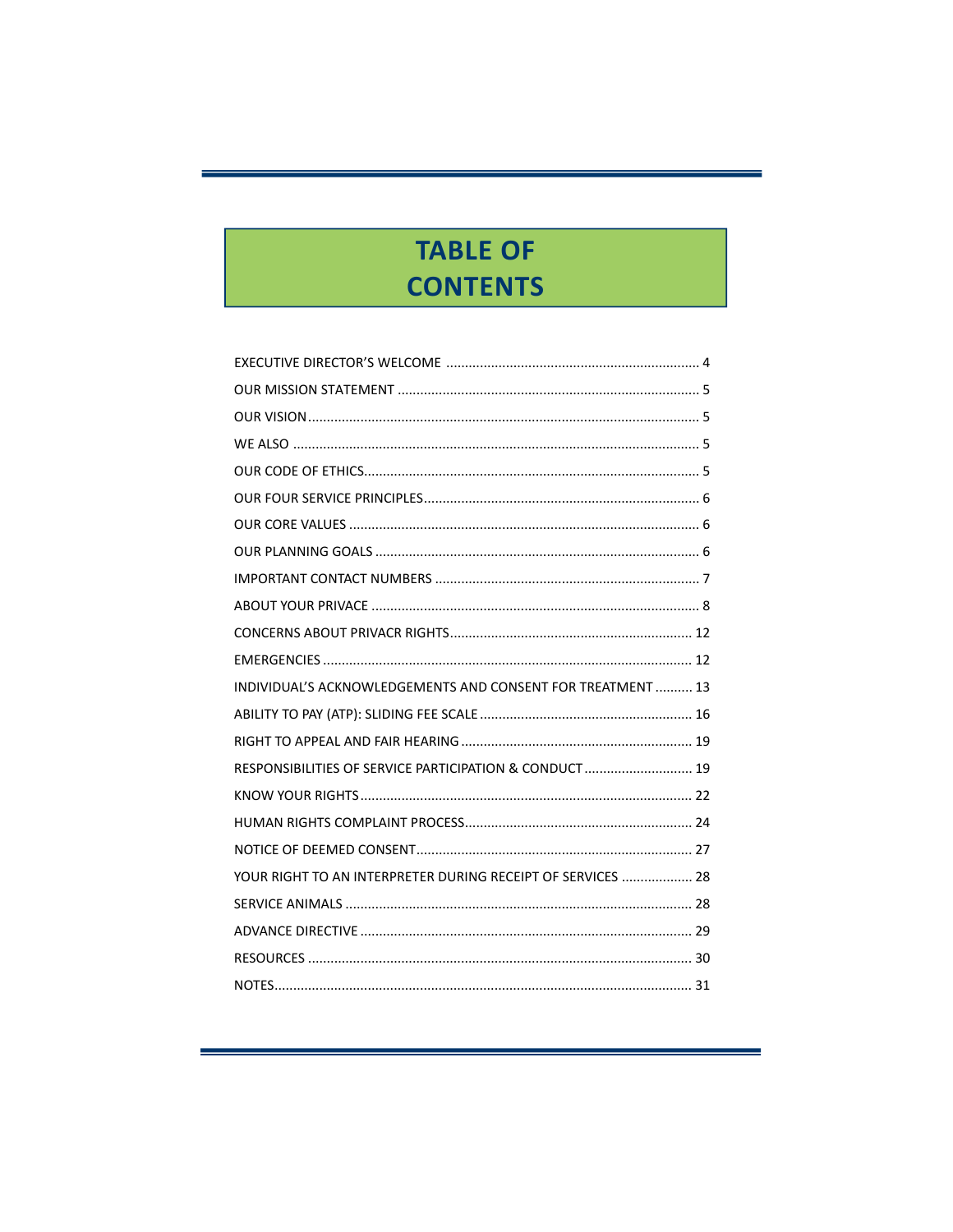#### **NCSB ExecuƟve Director**

### **WELCOME TO OUR SERVICES!**

We are very pleased that you have chosen the Norfolk Community Services Board as your behavioral health care provider and we look forward to working with you, in partnership, to achieve your goals. We understand that this is an important time in your life. In order to get the most benefit from services, we encourage and expect you to participate with your treatment team in developing an individualized service plan, which will identify your needs and preferences. This plan will be one of the many tools that will assist you while participating in services.

This handbook is designed especially for you! Please read it carefully and keep it for future reference. Do not hesitate to ask any staff member for help if you have questions about its content. This booklet provides an overview of the types of services available to you and your family at the Norfolk Community Services Board. It also provides information on your rights and responsibilities as an individual receiving services. Feel free to discuss any concerns or questions with your Care Coordinator, therapist, or case manager, at any time. You can be confident that you are working with an experienced and professional staff, who are trained to assist you.

In addition to your treatment team members, you may also contact the Office of Consumer Relations to get answers to questions or help with any concern related to your services. If, at any time, you believe your rights have been violated, we urge you to contact either the *Office of Consumer Relations* or the *Regional Human Rights Advocate*. Specific contact informaƟon is located later in this booklet.

Again, we welcome you to the Norfolk Community Services Board and we trust your experience with us will be rewarding and that you will be successful in meeting the goals you have set for your future.

Sincerely,

Sarah Paige Fuller Executive Director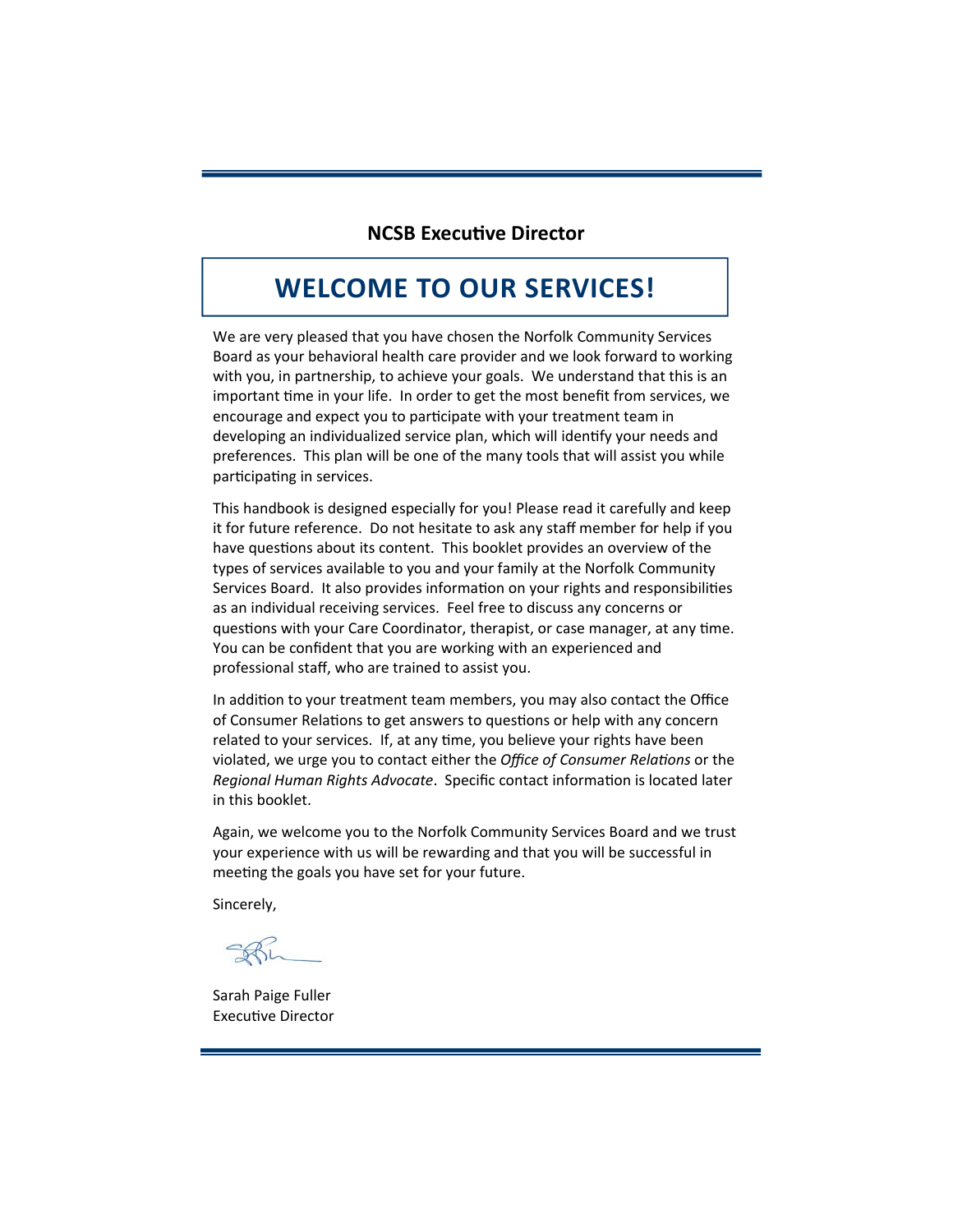### **OUR MISSION**

The mission of the Norfolk Community Services Board is to provide the citizens of Norfolk who experience behavioral health and developmental disabilities with quality services that instill hope and recovery.

## **OUR VISION**

Our vision is that every citizen of Norfolk who experiences behavioral health and developmental disabilities will realize hope and recovery.

### **WE ALSO BELIEVE IN...**

- Providing timely services in the least restrictive setting which are accessible, affordable, efficient, effective, and adaptable to the individual and family's needs.
- Ensuring a well‐trained and culturally diverse staff.
- Evaluating our services regularly as they relate to consumer and community needs.
- Working cooperatively with other agencies and organizations to provide our community with fully integrated services.

## **OUR CODE OF ETHICS**

You may request to receive a copy of the Norfolk Community Services Board's Code of Ethics from your Care Coordinator at any time while receiving services under our care. Our staff are committed to providing ethical and professional services to our consumers and to the community throughout your entire episode of care.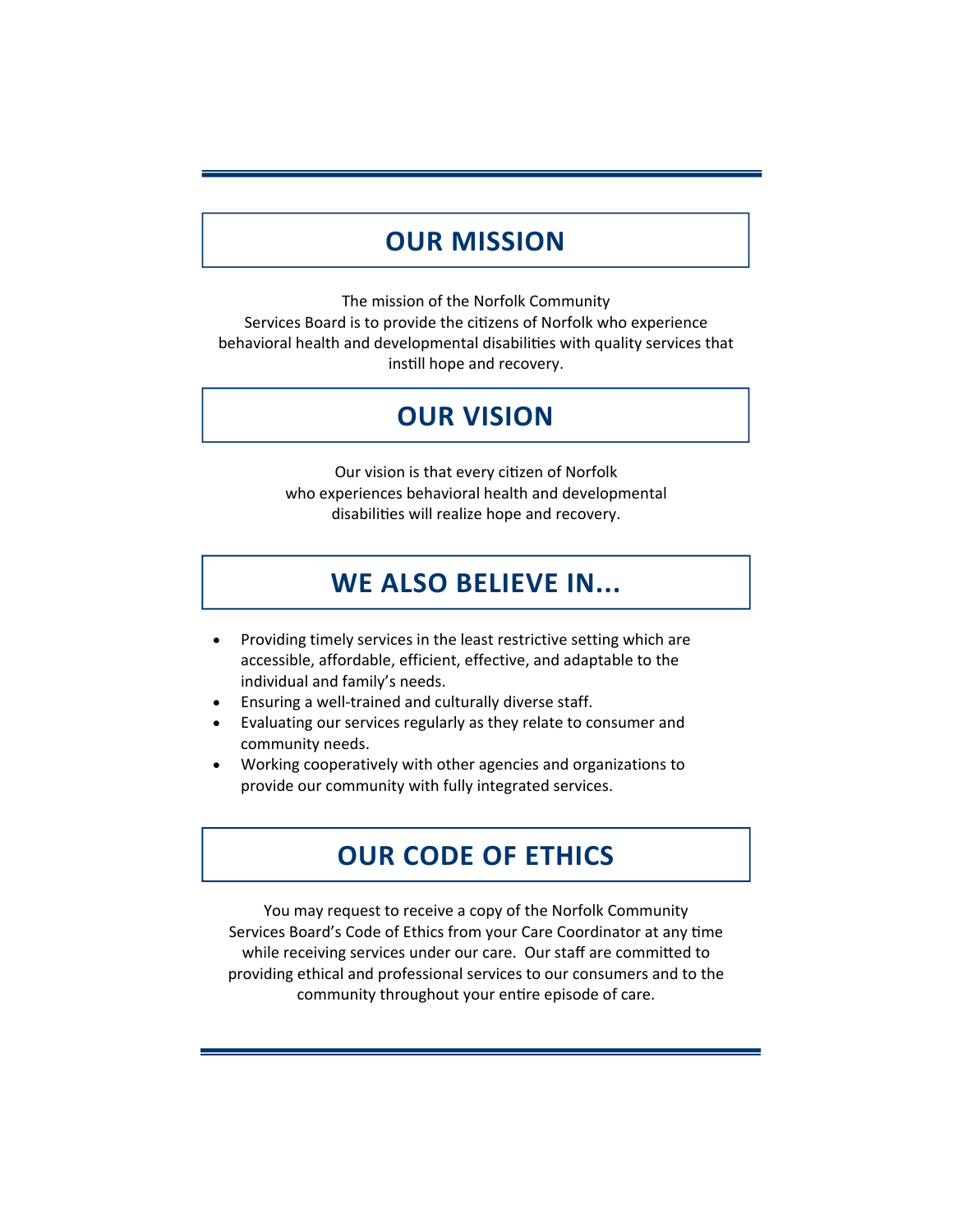# **OUR FOUR SERVICE PRINCIPLES**

- **Consumer Responsiveness:** We seek and incorporate feedback from our consumers to improve the effectiveness and quality of our services.
- **Quality Services:** We are committed to continuous improvement in order to increase the value of our services to our consumers and to our community.
- **Data Driven:** We collect and use accurate data to guide our decisions and to improve the efficacy and effectiveness of our services.
- **Cost Effective:** We utilize effective business practices to conserve funding and provide the most effective delivery of services to our consumers.

# **OUR CORE VALUES**

In achieving our mission and vision, we value:

- **Respect:** Dignity and human rights protection is vital to our service philosophy. We encourage the feedback of our consumers so we can meet the standards of excellence that we strive to provide.
- **Service:** We offer a variety of comprehensive services by highly qualified and caring professionals who strive to assist our consumers to achieve their highest potential.
- **Partnership:** We believe that better outcomes and supports are achieved when we all work together. Partnership is a culture that encourages recovery, health, and independence.

## **OUR PLANNING GOALS**

- Assist the individuals that we serve in managing their illness.
- Improve the health status of the individuals that we serve.
- Support the individuals that we serve in attaining a meaningful role in the community.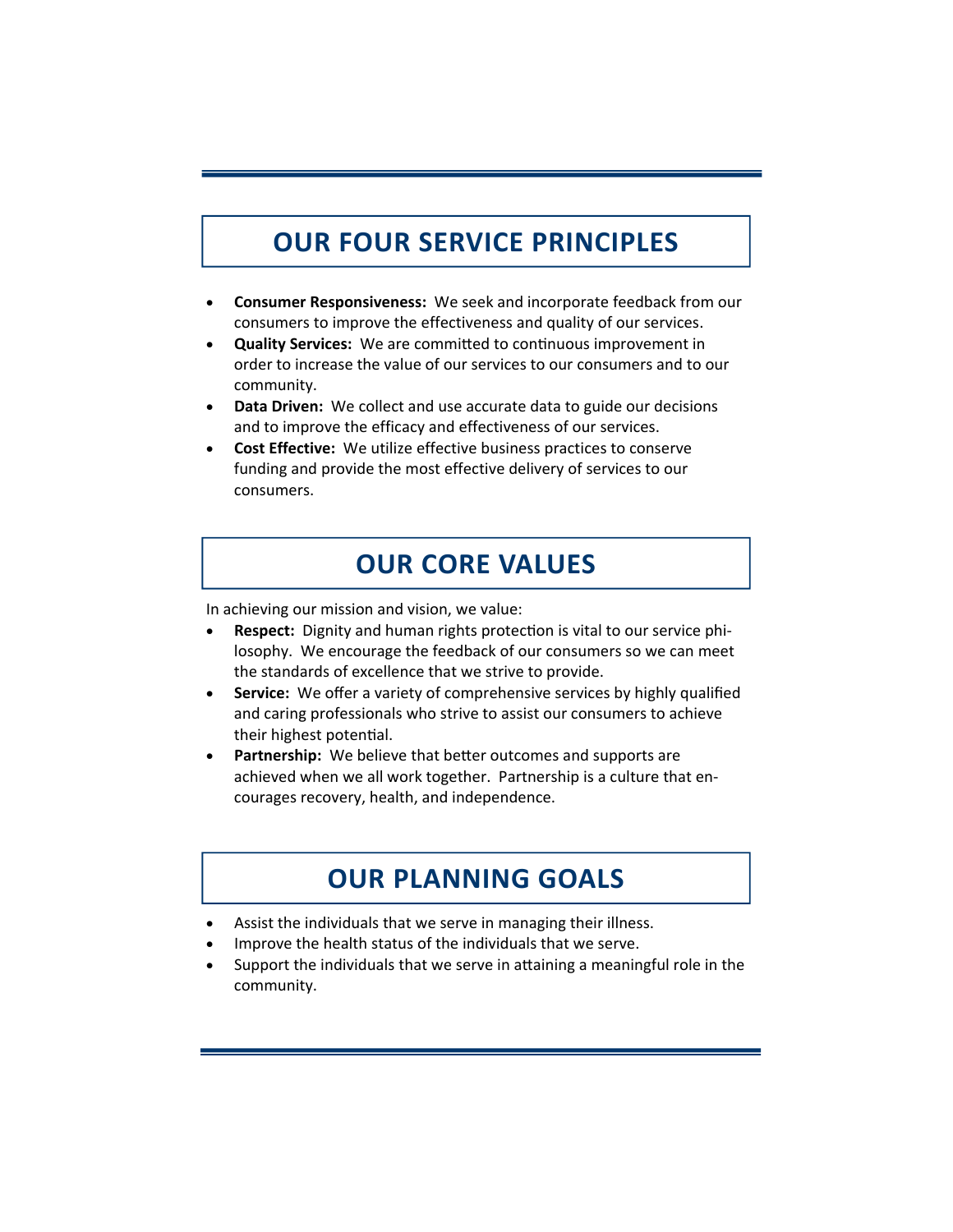# **IMPORTANT CONTACT NUMBERS**

- **Do you have a question about your bill?**  Call our Reimbursement Office at (757) 756‐5600
- **Do you need to find out about services for the Deaf, Blind, and Hard of Hearing?**  Please call TDD: (800) 552‐7917
- **Emergency Services:** (757) 664‐7690
- **Corporate Compliance Department** Call: (757) 756‐5600
- Are you aware of any possible fraud, waste, or abuse? Call**: 1‐866‐839‐1229**  All calls are confidential and you may elect to remain anonymous!
- **For job openings and employment information, Job listings and applications are available online at:** http://agency.governmentjobs.com/norfolk/default.cfm

#### **Norfolk CSB Office of Consumer Relations**

If you:

- Have questions, concerns or suggestions about our services,
- Have complaints of human rights violations, or
- Need to talk to someone about consumer advocacy issues, or
- Have an interest in joining other peers in volunteering for the agency...

WE CAN HELP! **(757) 823‐1692**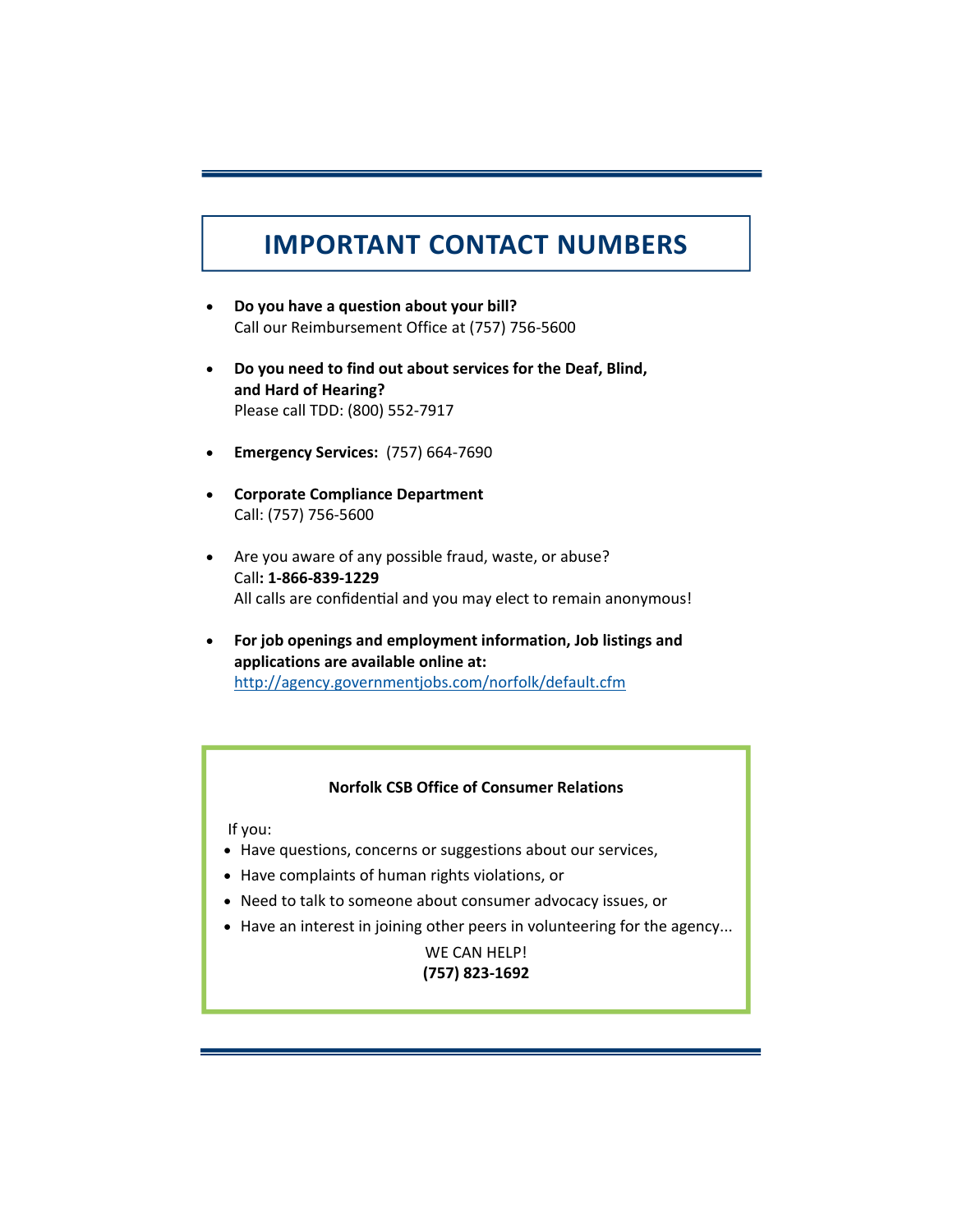# **ABOUT YOUR PRIVACY**

*This NoƟce describes how medical records informaƟon about you may be used and disclosed and how you can get access to your medical informaƟon. Please review it carefully.* 

#### **YOUR PRIVACY IS OUR PRIORITY:**

The Norfolk Community Services Board understands your privacy is important. We are required by law to maintain the privacy of Protected Health Information (PHI) and to provide you with notice of our legal duties and privacy practices with respect to protected health information. We are required to abide by the terms of this notice. We will handle this information only as allowed by federal/state law and agency policy, adhering to the most stringent law that protects your health information. If at any time you believe your privacy rights have been violated, you may verbally or in writing contact:

- Agency's Privacy Officer/Records Administrator;
- State Advocate;
- Secretary of Health and Human Services of the Federal government.

Addresses and phone numbers to use are listed at the end of this notice. (Each time you receive services from us, the provider maintains a record of the visit.) Typically, their documentation contains your assessment, service plan, progress notes, diagnoses, treatment, and plan for future care or treatment. These documents are kept in our Electronic Health Record (EHR) and/or a medical record.

#### **YOUR FEDERALLY‐DEFINED RIGHTS UNDER 45 CFR PARTS 160 AND 164, HIPAA, AND THE COMMONWEALTH OF VIRGINIA'S CODE 35‐115‐80 AND 35‐115‐90, HUMAN RIGHTS:**

We want you to be aware of the following rights concerning your protected health information: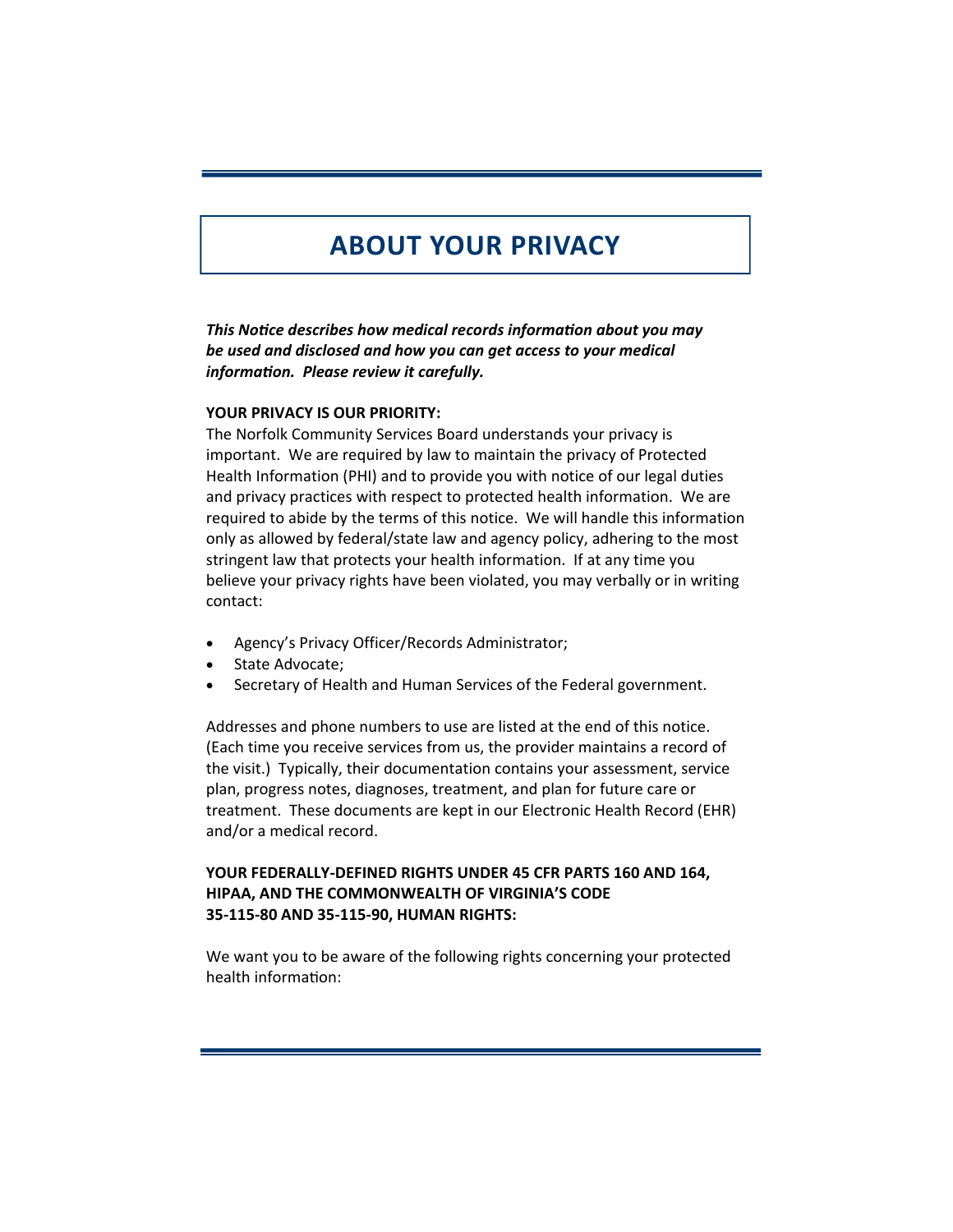- You have the right to access or to request copies of your electronic health record (EHR). This right is not absolute and may require a fee. In certain situations, we can deny access. You must make this request in writing to your Care Coordinator or the agency's Records Administrator/Privacy Officer. If denied access, you will receive a timely, written notice of the decision and reason, and a copy of this notice be‐ comes a part of your EHR.
- You have the right to request amendment of your EHR if you believe information in the record is inaccurate or incomplete. You must make this request in writing to your Care Coordinator or the agency's Records Administrator/Privacy Officer. We may deny the request for specific reasons but you will be provided with a written explanation of the denial.
- You have the right to receive an accounting of the agency's disclosures of your protected health information that were not for the purpose of treatment, payment, health care operations, or that were not otherwise authorized by you. You also have the right to be given the names of anyone, other than employees of the agency, who received information about you from the agency.
- You have the right to request from your Care Coordinator a restriction the use or disclosure of your protected health information. This request will be given serious consideration by the Privacy Officer and you will be informed promptly whether we will be able to honor the requested restriction and still offer effective services, receive payment, and maintain health care operations. Legally, we are not required to agree to any restrictions you request, but if we do agree, we are bound by that agreement except under certain emergency circumstances.

**YOU HAVE THE RIGHT TO RECEIVE AN ACCOUNTING OF THE AGENCY'S INDIVIDUALS INVOLVED IN YOUR CARE OR PAYMENT FOR THAT CARE:**  We may release medical information about you to a friend or family member who is involved in your medical care. We may also give information to someone who helps pay for your care.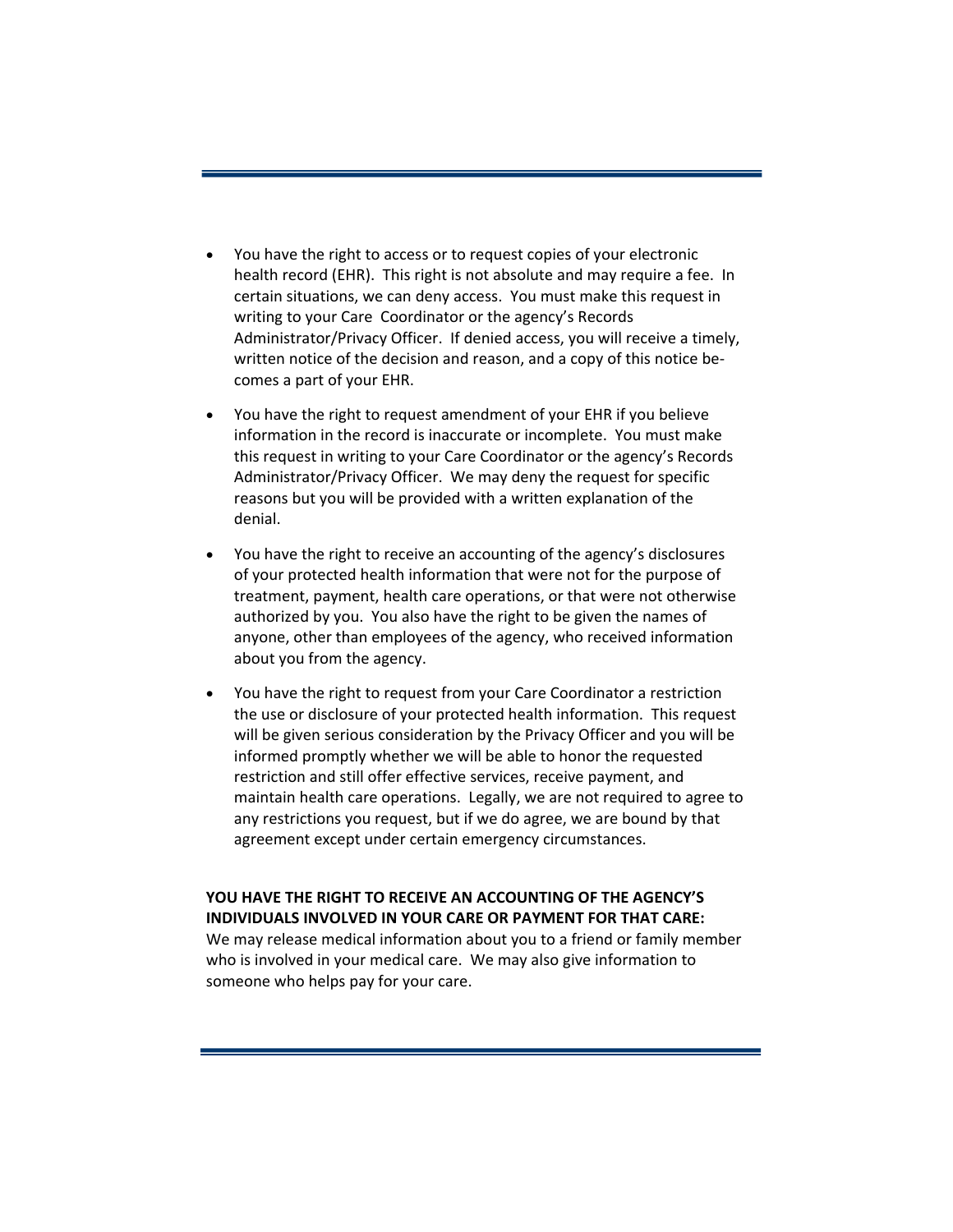#### **SPECIFIC CIRCUMSTANCES FOR DISCLOSURE:**

Although you have the right to give or not give consent to the disclosure of information the agency maintains about you, the agency is allowed by federal and state law in certain circumstances to disclose specific health information about you without your consent, authorization, or opportunity to agree or object.

These specific circumstances, such as by court‐order or under the requirements of Virginia Public Health Information, are:

- Public Health activities (for example: reporting communicable diseases);
- Judicial and Administrative proceedings (for example: an order from a court or administrative tribunal or legal counsel to the agency, or from the Inspector General);
- Law Enforcement purposes (for example: reporting of gunshot wounds; limited information requested about suspects, fugitives, material witnesses, or missing persons; or witnesses of criminal conduct on premises);
- To avert a serious threat to Health and Safety (for example: in response to a statement made by a person served to harm self or another);
- Children or incapacitated adults who are victims of abuse, neglect or exploitation;
- Specialized Government functions;
- Military Services (for example: in response to appropriate military command to assure the proper execution of the military mission);
- National Security and Intelligence activities (for example: in relation to protective services to the President of the United States);
- State Department (for example: medical suitability for the purpose of security clearance);
- Correctional Facilities (for example: to correctional facility about an inmate);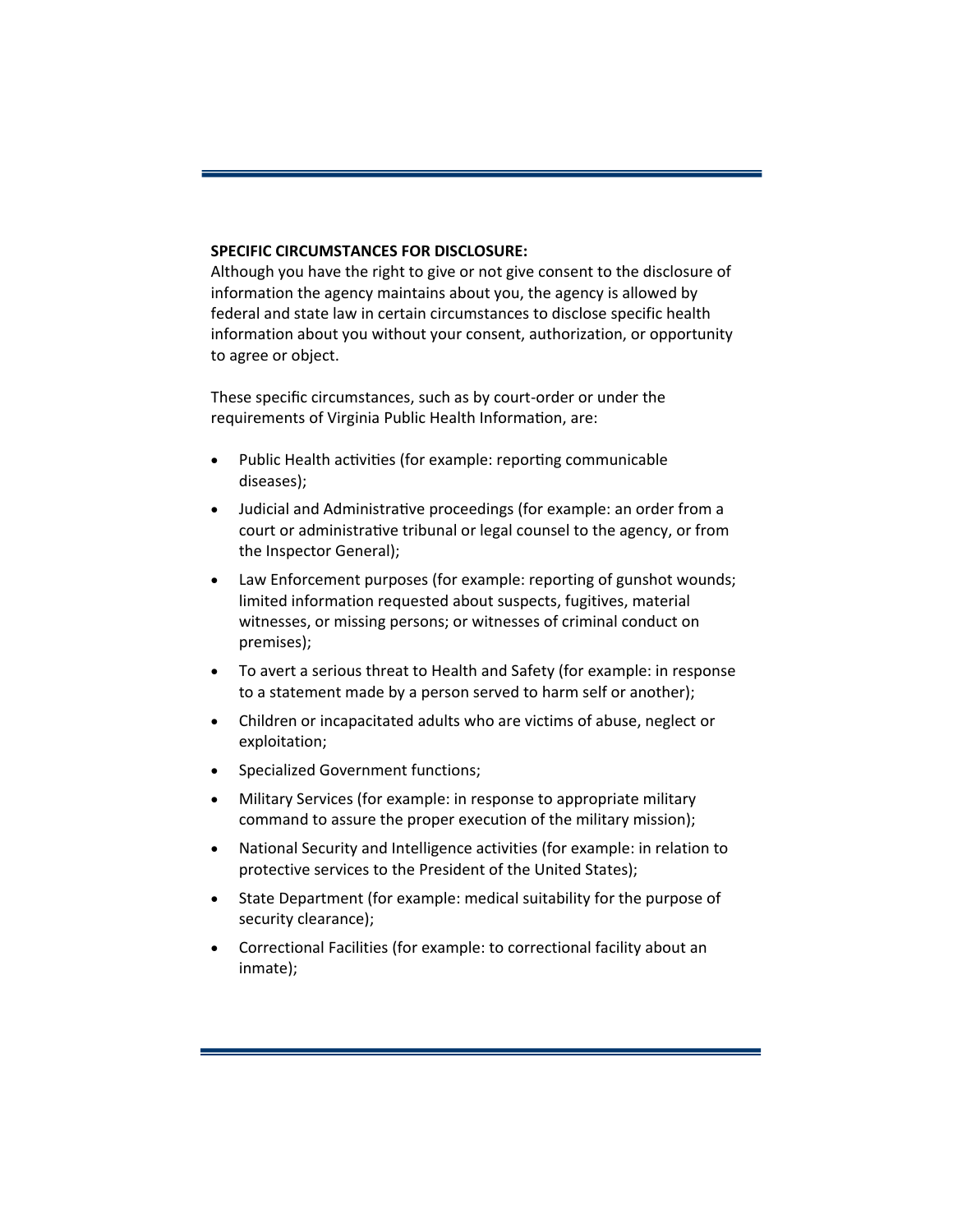- Workers Compensation to facilitate processing and payment;
- Coroners and Medical Examiners for identification of a deceased person or to determine cause of death.

Documentation will be included in your EHR of information disclosed without consent to those who are not agency employees, The Department of Behavioral Health and Developmental Services (DBHDS), or other health providers involved in your services.

#### **OTHER USES AND DISCLOSURES OF YOUR INFORMATION BY AUTHORIZATION ONLY:**

We are required to get your authorization to use or disclose your protected health information for any reason other than treatment/services, payment, or health care operations, and those specific circumstances outlined previously. We use a *Authorization to Release Information* form that specifically states what information will be given to whom, for what purpose, and is signed by you or your legal representative. You have the ability to revoke the signed authorization at any time by a written statement except to the extent that we have acted on the authorization.

#### **CHANGES TO PRIVACY PRACTICES:**

Norfolk Community Services Board reserves the right to change any of its privacy policies and related practices at any time, as allowed by federal and state law and to make the change effective for all protected health information that we maintain. Revised Privacy Notices will be posted at all service sites, and available upon request by mail or discussion with an agency representative or electronically or a combination of the three. Information of individuals served may also be protected by federal regulations (42 CFR, Part 2) which prohibit a recipient from making any further disclosure of alcohol or substance use treatment information unless expressly permitted by written authorization of the person to whom it pertains or as otherwise permitted by 42 CFR, Part 2. These Federal Regulations also restrict any use of the information to criminally investigate or prosecute any alcohol or drug use patient.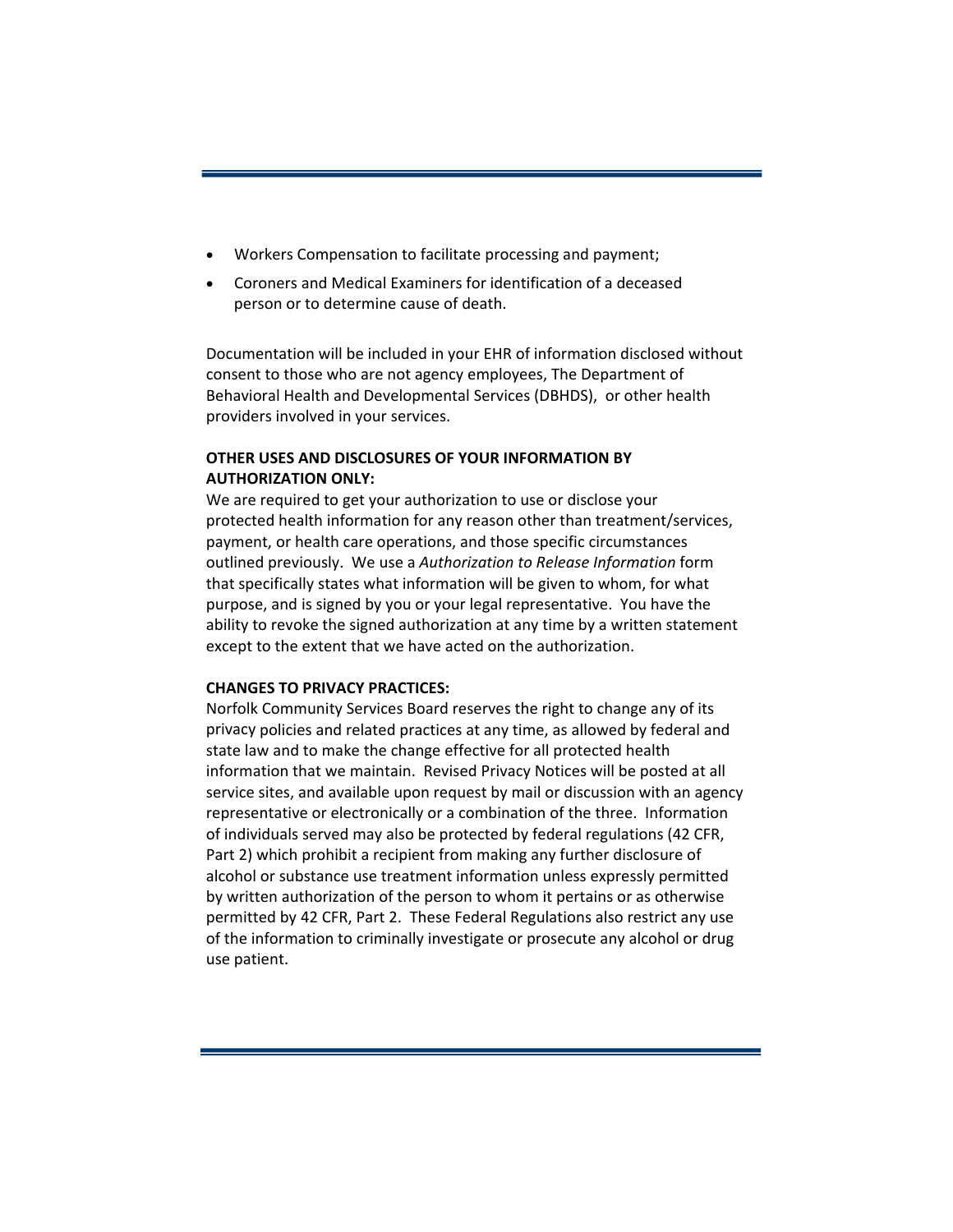# **CONCERNS ABOUT PRIVACY RIGHTS?**

- **Norfolk CSB Privacy Officer (Records Administrator):**  For additional Information concerning our privacy policy, or the federal and State laws pertaining to privacy, contact: 225 W. Olney Road, Norfolk, VA, 24510 Phone: (757) 756‐5600
- **Norfolk CSB Compliance Office:** Phone**:** (757) 756‐5600
- **Norfolk CSB Office of Consumer Relations**: Phone: (757) 823‐1692
- **Secretary of Health and Human Services,**  Immediate Office of the Secretary, Hubert Humphrey Bldg., 2000 Independence Ave. SW Washington, DC, 20201, Phone: (202) 690‐7000

### **EMERGENCIES**

#### **What should I do if I have an emergency?**

- If you need urgent assistance for medical or police issues, call 911.
- If you are having a mental health crisis, you can call 911 or Emergency Services and then your Care Coordinator. You should definitely call 911 or Emergency Services if you are thinking about harming yourself or someone else. You can also call Emergency Services to speak to a crisis counselor; this service is available 24 hours a day, 7 days a week. The **Emergency Services Hotline is (757) 664‐7690**.

#### **What is a Care Coordinator?**

Your Care Coordinator should be your primary point‐of‐contact for all of your services at the Norfolk Community Services Board. This person will be your primary provider for face‐to‐face contact, and will be available to link you with appropriate services.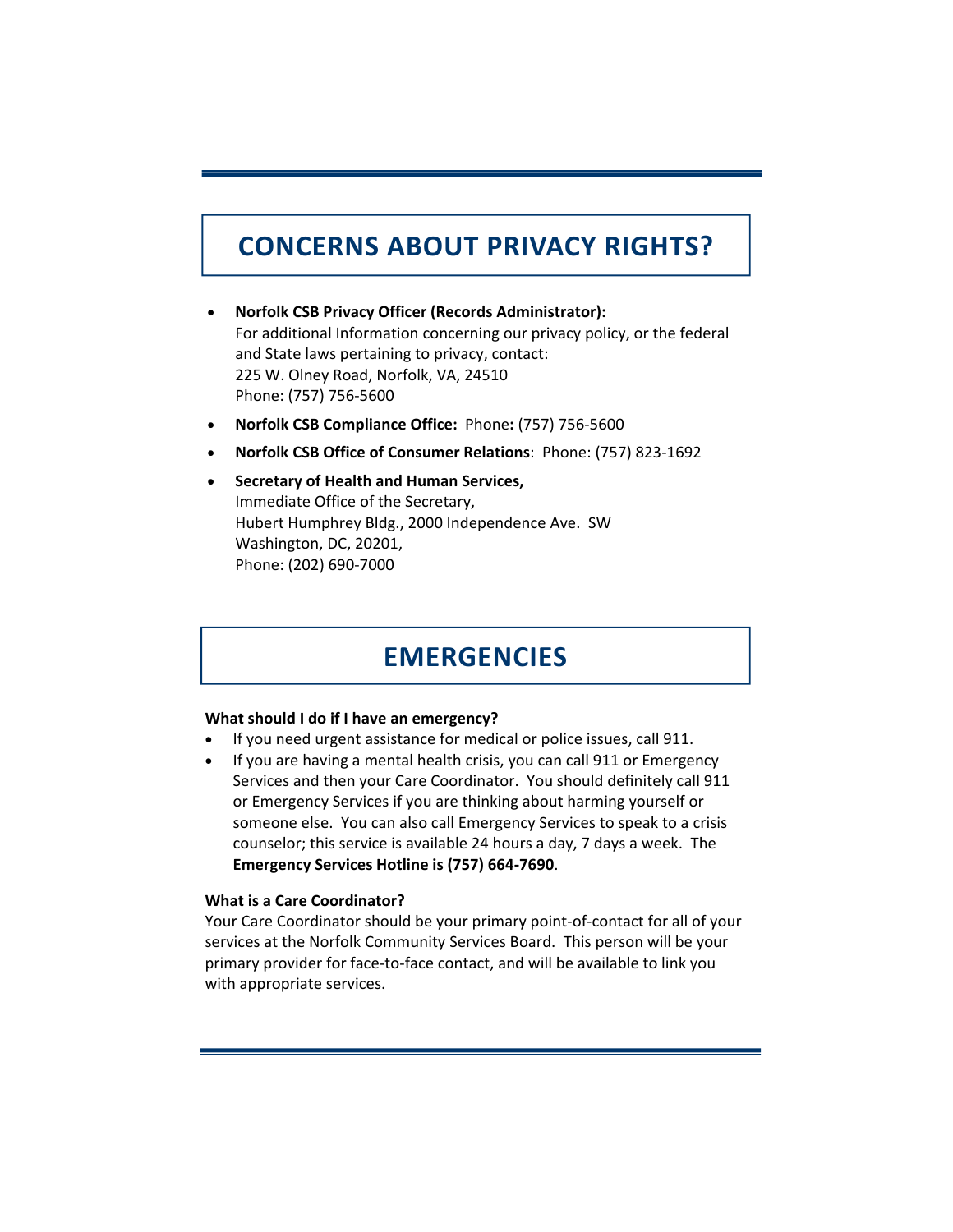# **INDIVIDUAL'S ACKNOWLEDGEMENTS & CONSENT FOR TREATMENT**

**During your iniƟal appointment with the NCSB and every year thereafter, you will be asked to sign an "Individual's Acknowledgements & Consent For Treatment" form , which will be stored in our electronic medical records. That form will address consumer rights, privacy, financial expectaƟons, and other informaƟon that**  is relevant to the services you receive from the NCSB. This section **will highlight specific items on that form that are not already addressed in another area of this handbook.** 

**CONSENT FOR TREATMENT**: You will be asked to authorize treatment by Norfolk Community Services Board and/or affiliated staff member(s) on behalf of yourself and any minor children in your custody and/or any person for whom you are the guardian.

**RELEASE OF INFORMATION**: You will be asked to authorize the release of any and all medical and/or charge information as is necessary for reimbursement from any third party or government agency involved in the payment of your treatment, including but not limited to: Insurance Payers, HMOs, Workers Compensation carriers, Medicare, Tricare, and Medicaid. You may also be asked to authorize the taking and use of photographs with the understanding that the photos will become part of your medical record.

If you have a minor receiving services at the NCSB, you may be asked to authorize the release of his or her immunization record to the school nurse or daycare center at which your child is enrolled, as applicable.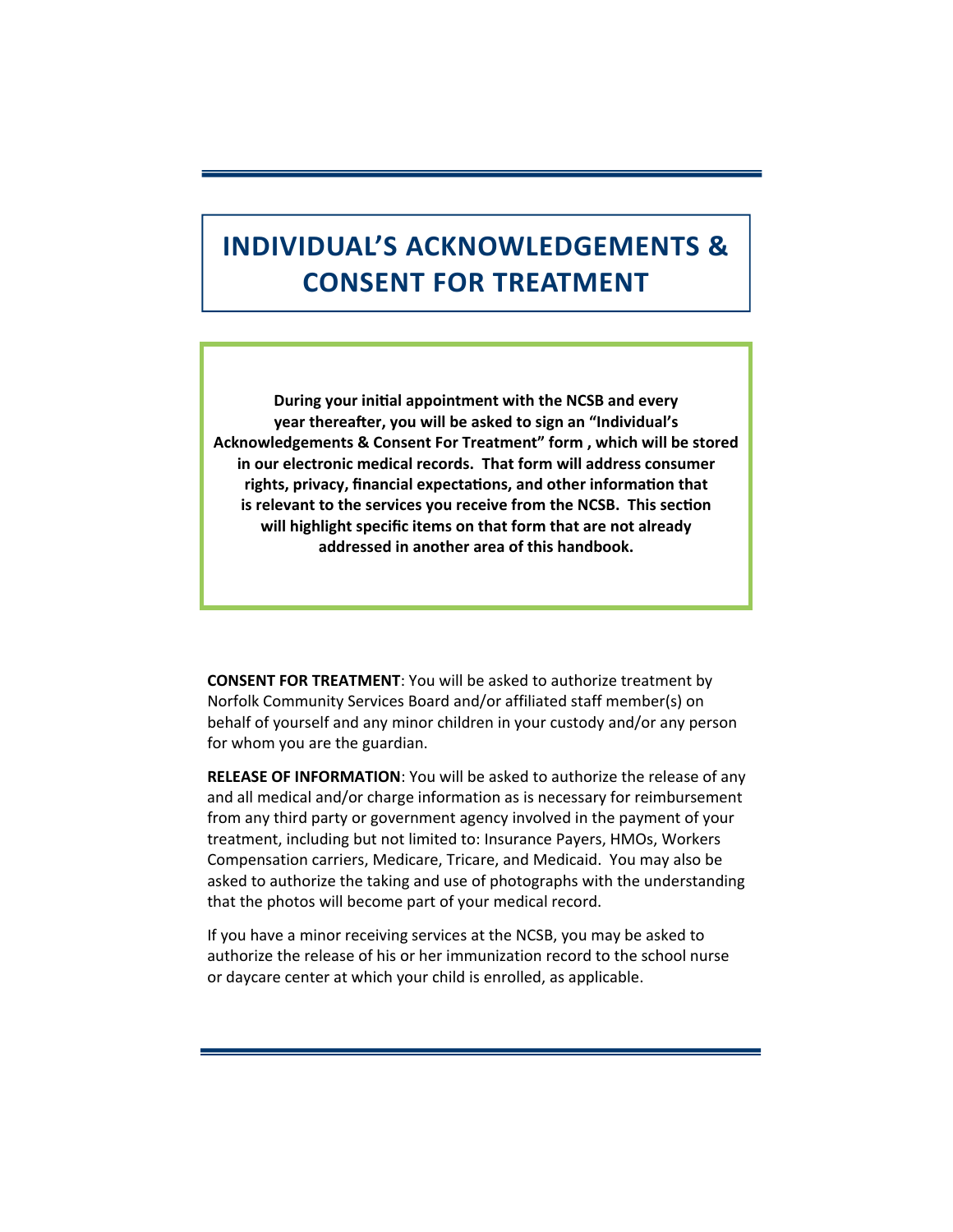**CONFIDENTIALITY**: In accordance with state and federal laws, information maintained about you at this agency will be protected from unauthorized disclosure. No information will be sent to your employer, family members, friends, or anyone else, unless it is discussed with you ahead of time and permission is obtained. Disclosure is permitted under state and federal laws for situations which may be applicable to you such as:

- In the interest of public safety (life threatening situations);
- In response to a court order;
- Where state law requires that information be disclosed (e.g., suspected child or adult abuse, communicable disease, etc.)

The Virginia Department of Behavioral Health and Developmental Services (DBHDS) requires reporting of individual consumer characteristic information under the Code of Virginia Section 37.1‐198.D. This information is stored in a computerized record system for statistical, program planning, research, evaluation, and funding purposes. Violation of the Federal and State laws and regulations by a program is a crime. Suspected violations may be reported to the U.S. Attorney in the district where the violation occurs.

In accordance with 18VAC85‐20‐26, an individual's record shall be retained for a designated period of time per regulation. Records of a minor child shall be maintained until the child reaches the age of 18 (or becomes emancipated), with a minimum time for record retention of six years from the last encounter regardless of the age of the child. After such time, records may be destroyed. The Norfolk CSB shall conduct the destruction of consumer records in a manner that protects the confidentiality of the individual served.

The meaning of informed consent should be explained to you so that you understand the contents to be released, the need for information, and that there are statutes and regulations protecting the confidentiality of authorized information. We will ask you to acknowledge that this consent is truly voluntary. You may revoke, in writing, this consent at any time except to the extent that action based on this consent has been taken.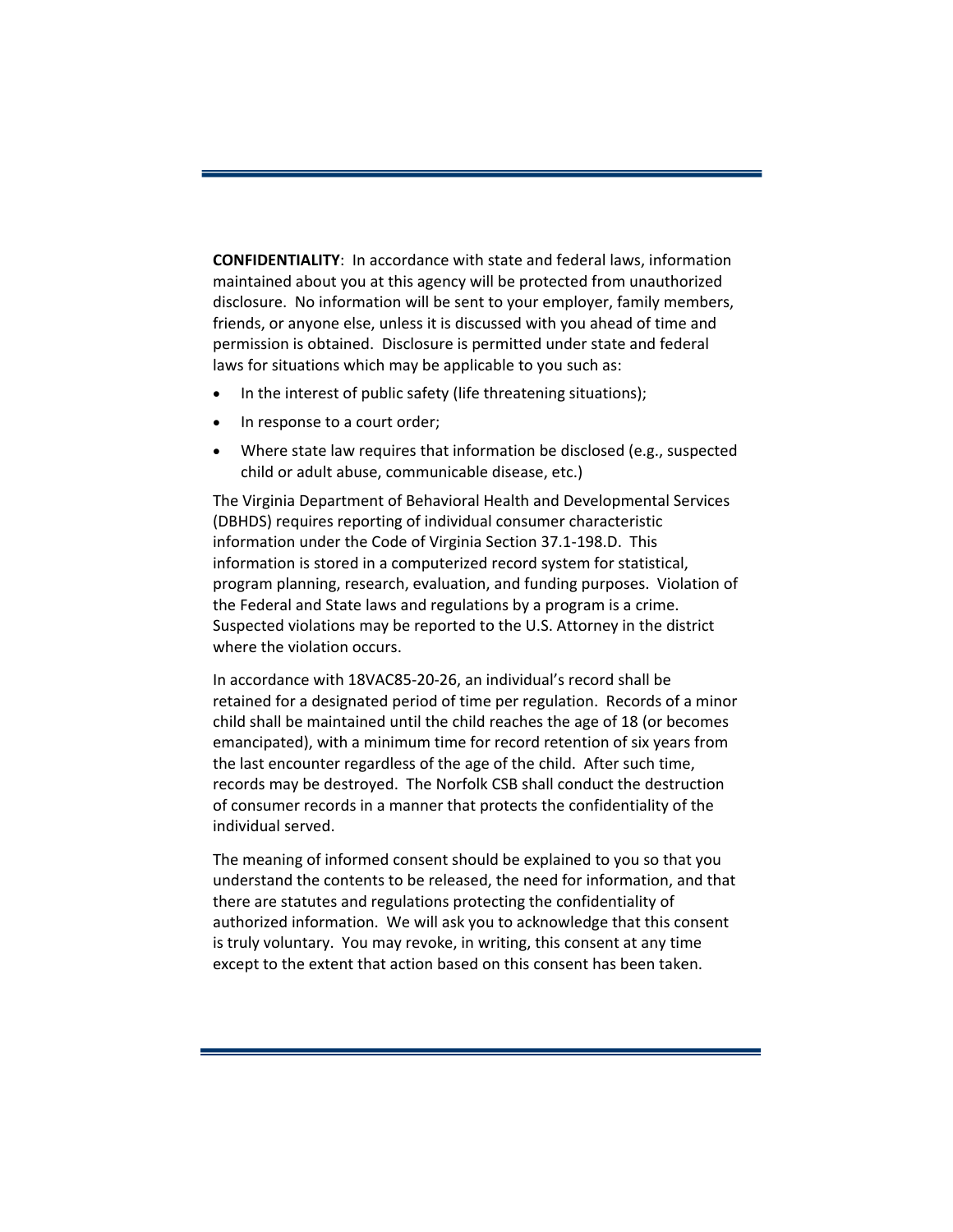**SERVICES TO MINORS**: Mental Health services, except for the use of medication, may be provided to minors fourteen years of age and older under certain circumstances without a consent for treatment signed by the minor's parent or legal guardian.

**RECEIPT OF SERVICES**: You may choose to receive one or more of the services described below as well decline any and all of these services.

- Alternative services are available through other hospitals, behavioral health centers and health clinics. You are free to choose services through these resources instead of through this agency.
- The services of Norfolk CSB will be explained to you at Intake.
- We will ask you to give your informed consent for Norfolk CSB to provide service(s).

![](_page_13_Figure_5.jpeg)

 $(\star$  See page 17 for financial information)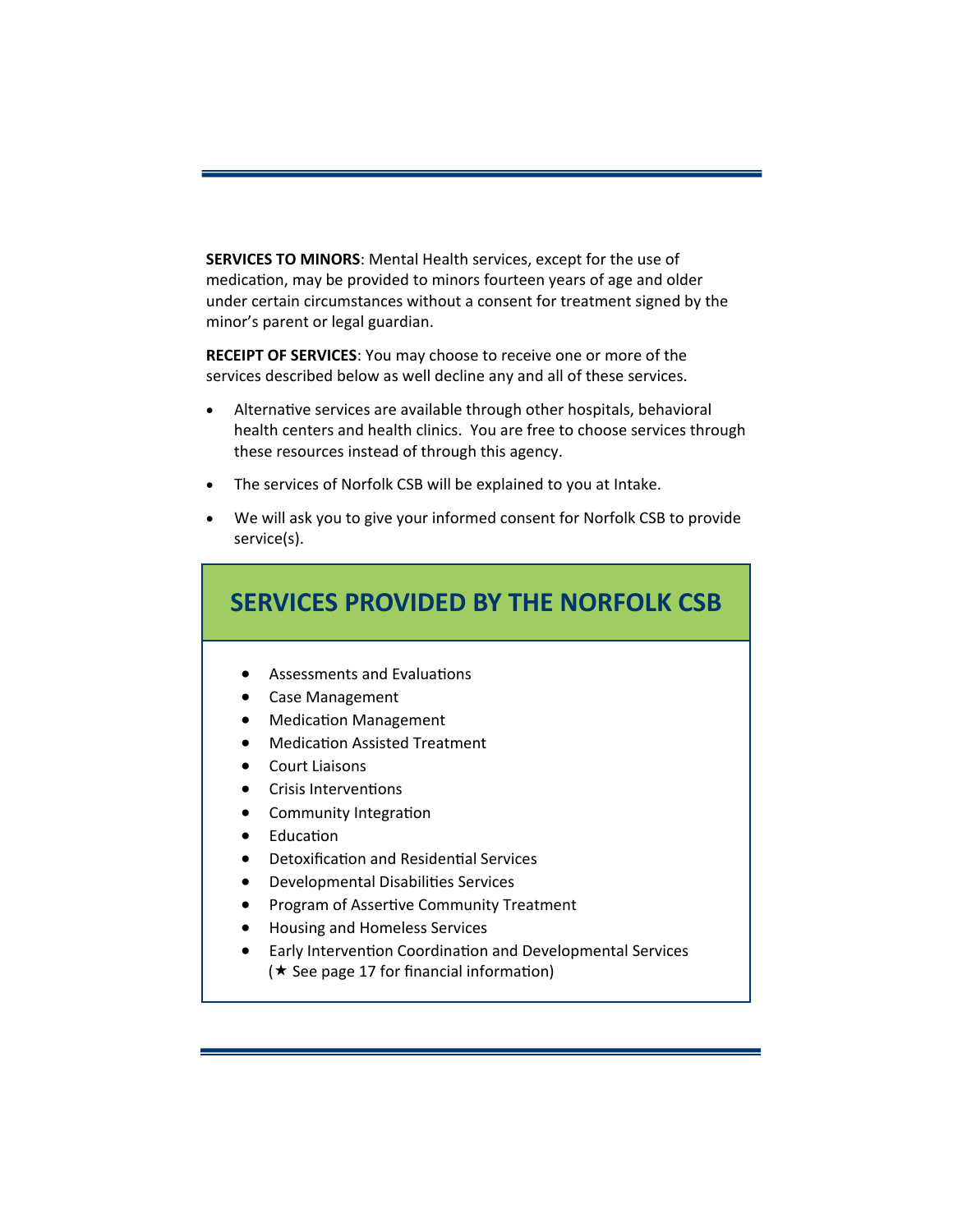#### **ACKNOWLEDGEMENT OF CHILD ABUSE/NEGLECT REPORTING**

**REQUIREMENT**: All health and human service professionals are required by state law to report suspected abuse or neglect to the appropriate authorities. If you have any questions about this, please feel free to ask for a better understanding before you sign.

**PROVIDER CHOICE**: If your services are provided under Centers for Medicare & Medicaid Services (CMS) covered benefits, you have the right to choose the agency and individual service provider who will provide your services. Your choices may be limited to those services which are medically necessary and to those service providers who are available to accept your case. If you desire a change of provider, you should notify your Care Coordinator with the Norfolk Community Services Board. You may obtain information about other available agencies and providers by asking your Care Coordinator or contacting either the Department of Medical Assistance Services (DMAS) at (804) 786‐7933 or Medicare at (800) 552‐3423. It is possible that your Care Coordinator may refer you for additional services during your episode of care based on your treatment needs.

**PERMISSION FOR OFF‐SITE ACTIVITIES**: During the course of your treatment, off‐premises service may be provided in the community. In these instances, transportation may be provided by the program of services. This consent for transportation will remain valid until your discharge from the Norfolk CSB or by written termination of permission by the consumer/parent/guardian/ authorized representative.

## **ABILITY TO PAY (ATP): SLIDING FEE SCALE**

#### **FACTS FOR INDIVIDUALS RECEIVING NORFOLK CSB SERVICES:**

- **What is "Ability to Pay?"** Ability to Pay (ATP) is the fee determined by your income to pay for services at NCSB. An assessment of your income will be completed so you will know what your fee for services will be prior to you accessing those services. This will benefit low income consumers who need services but are unable to afford them.
- **How is ATP determined?** A sliding fee scale will offer discounted charges based upon factors such as residency in Norfolk, annual household income, and the number of dependents in the household. The minimum fee individuals will pay will be the greater of \$5.00 or 5% of the service fee. Individuals whose household income is below the Federal Poverty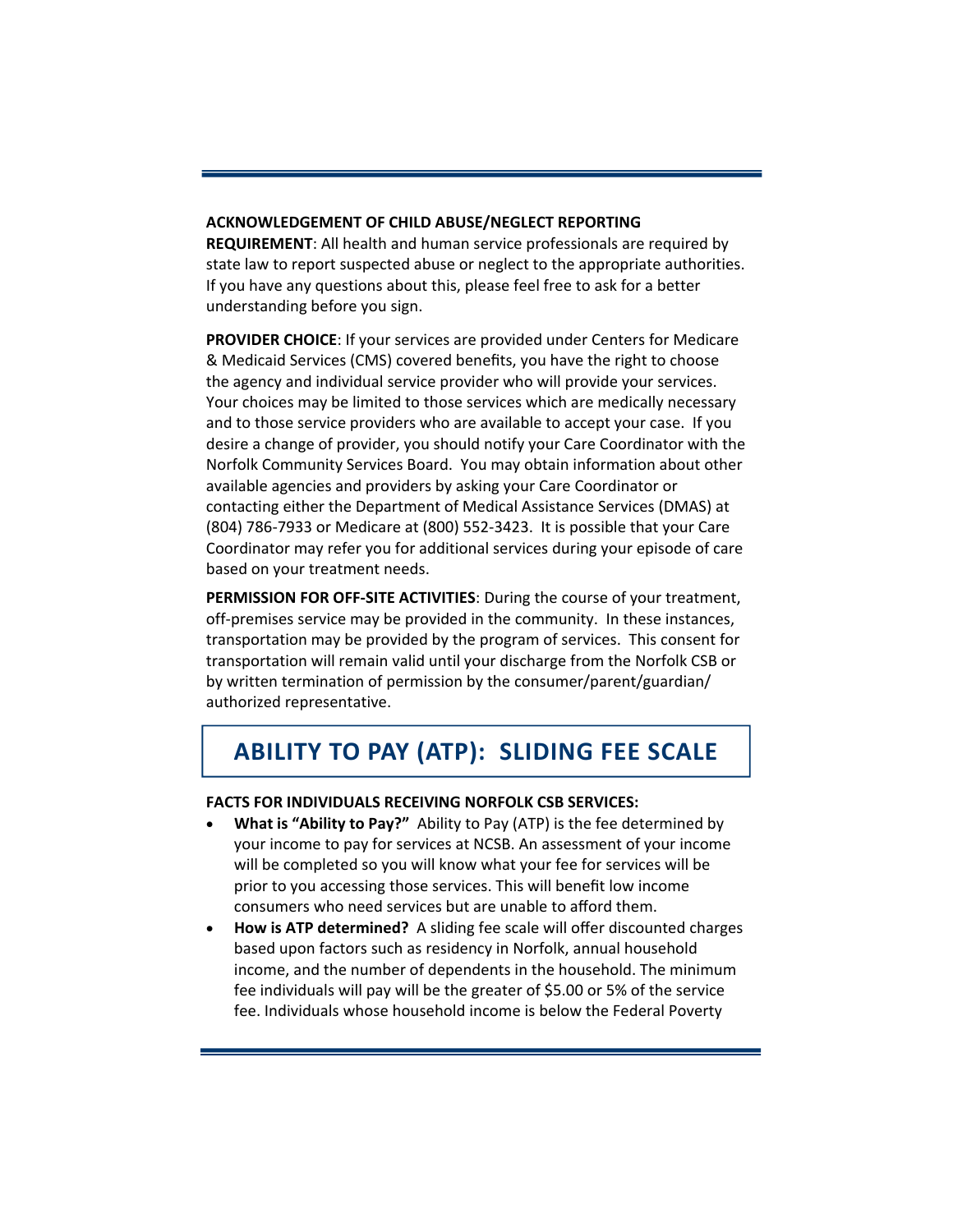Guidelines (adjusted for household size) may qualify for a financial hardship waiver, which can allow service fees to be deferred for up to three (3) months.

- **Does the NCSB's ATP Scale Apply to Everyone Receiving Services?** Yes, the ability to pay scale will apply to everyone who receives developmental disability, mental health and/or substance abuse services from the NCSB on a self‐pay basis (except children enrolled in the agency's Infant Development Program). It is the policy of the City of Norfolk's CSB to determine the ATP of each person based on set criteria and these requirements apply equally to everyone.
- **If my income is low, will I have to pay anything for my services?** Yes, the ATP Scale establishes a minimum fee, which is the greater of \$5.00 or 5% of your estimated service fee. Agency staff are required to ask individuals for applicable co‐pays for co‐insurances, Medicaid, and Medicare. Co‐pays apply for clinic visits, physician office visits, and other physician visits. If you are unable to pay your established fees, please request a hardship form.
- **Who can I talk to if I have questions or concerns?** You should always feel free to contact your Care Coordinator whenever you have questions.
- **★ Families enrolled in Early Intervention Services (Infant & Toddler ConnecƟon / ITC ) have a sliding fee scale that is separate from the CSB. It can be located at www.infantva.org. Many ITC services are mandated to be provided at no cost to the family.**

**ASSIGNMENT OF BENEFITS**: We will ask you to authorize payment by your insurance company or Medicare/Medicaid to be paid directly to the Norfolk Community Services Board for services rendered. You are financially respon‐ sible to the Norfolk Community Services Board for charges applied to the in‐ surance deductible and for all charges limited by the insurance carrier.

**RELEASE OF INFORMATION FOR PAYMENT**: You will be asked to authorize the Norfolk Community Services Board to release any necessary information from your record as requested to your insurance provider in order to receive payment for services rendered. This information will include dates of service, types of services, diagnosis, name of person providing services, and the rele‐ vant charges. Other information requested may also include any alcohol/ drug or HIV/AIDS related treatment records.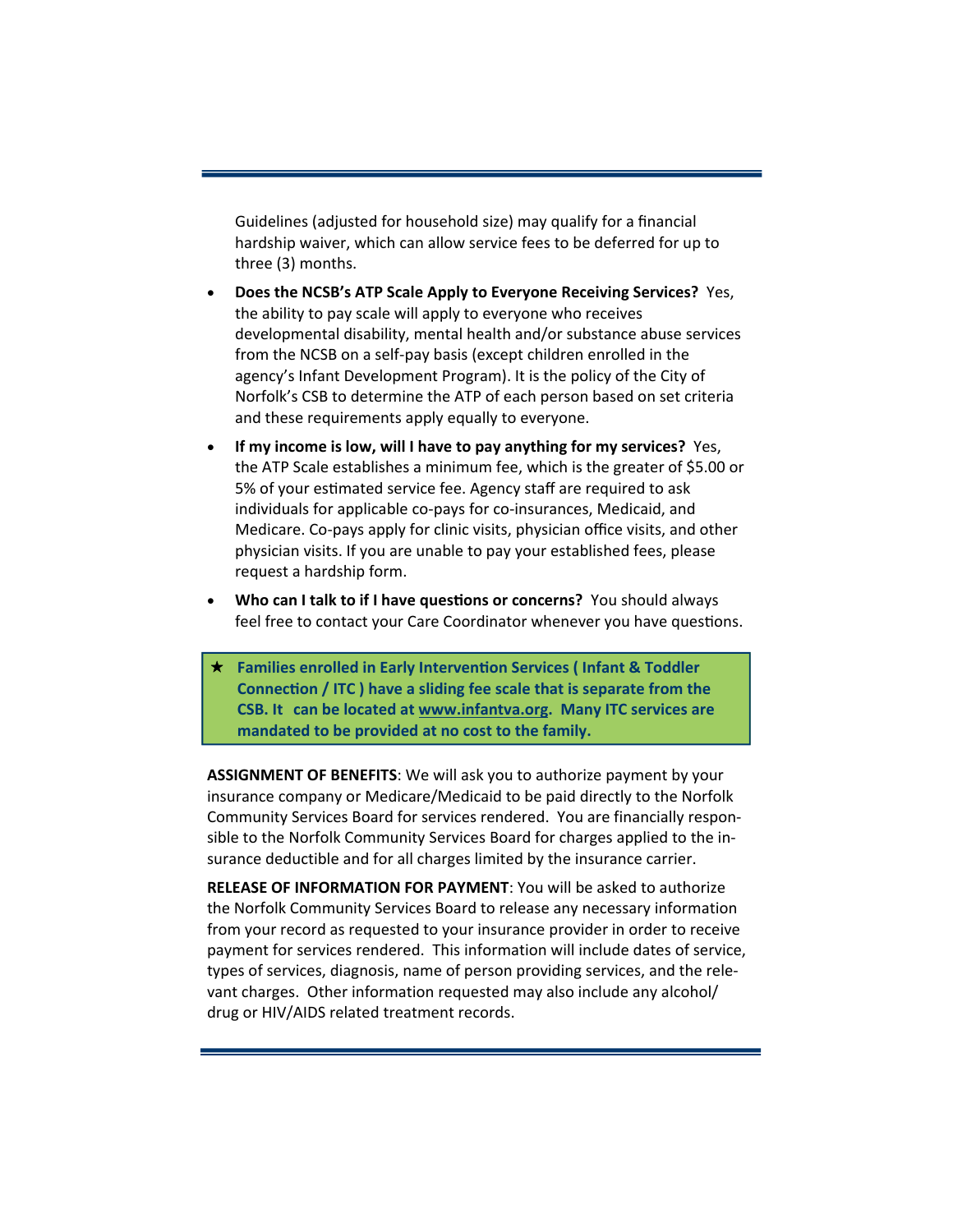#### **FINANCIAL DOCUMENTS REQUIRED TO BRING FOR INTAKE AND FINANCIAL REASSESSMENTS INCLUDE:**

- Picture ID (consumer will need at least 1 of the following)
	- D Driver's license
	- Military ID
	- DMV ID
	- Employer ID
	- □ Student ID
	- $\Box$  Release form from Jail that has a picture on it.
	- $\Box$  We will accept a Birth Certificate & Social Security card together in place of a picture ID
- Proof of Residency (consumer will need at least 1 of the following)
	- $\square$  Driver's license with current address
	- $\Box$  Car registration
	- $\square$  Lease
	- **D** Bank Statement
	- W‐2 Form
	- **D** Utility Bill
	- $\Box$  If staying with someone, a letter confirming residency will be accepted
- Proof of household income (consumer will need at least 1 of the following for self and significant other)
	- $\Box$  Paycheck stub
	- □ Leave/Earning Statement (LES)
	- W‐2 Form
	- □ Award letter from Social Services/Social Security
	- $\Box$  Bank Statement (current) if consumer has direct deposit for Pension Retirement or Social Security
	- **D** Annuity statement
	- $\Box$  Retirement benefit statement
	- $\Box$  Statement of wages on company letterhead
	- If no income, need W‐6 Wage Record Inquiry from Virginia Employment Commission
- Insurance Card (Bring every time you receive services)
- Note: If consumer has Payee, a Release of Information form will be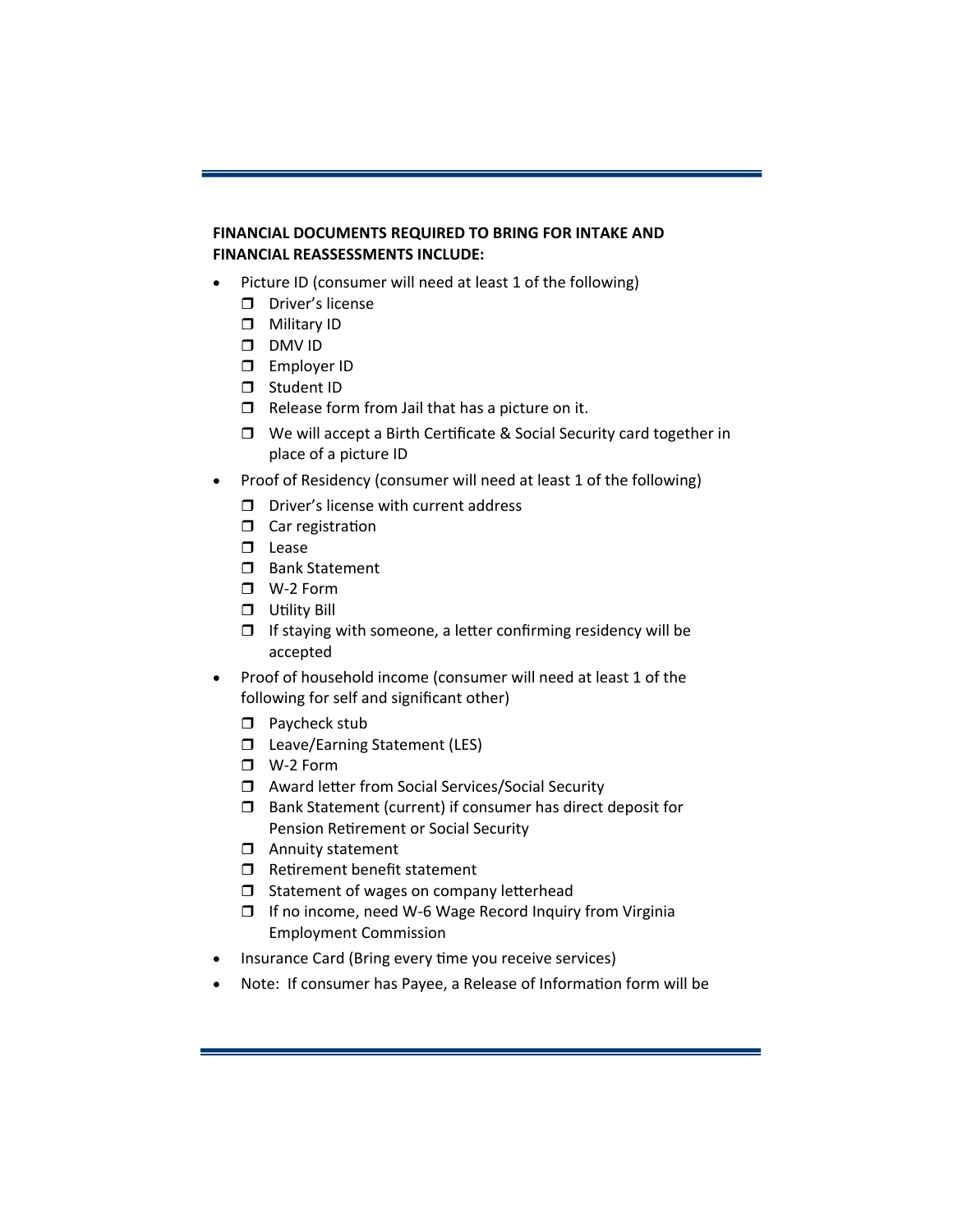# **RIGHT TO APPEAL AND FAIR HEARING**

#### **FOR MEDICAID & MEDICARE CONSUMERS**

This notification provides you with information on your right to appeal any decision that affects your receipt of Medicaid or Medicare services. You may appeal any decision by notification within 30 days of receipt of this notice to: Appeals Division, Department of Medical Assistance Services (804) 786‐4231 Appeals Division, Medicare (800) 552‐3423

Whenever a service is terminated or decreased, you will receive written notification from the provider within 10 days of the pending action. Your signature on the Individual's Acknowledgement and Consent for Treatment form indicates that you have received a copy of this notification and that you understand your right to appeal.

# **RESPONSIBILITIES OF SERVICE PARTICIPATION & CONDUCT**

#### **(AS APPROVED BY THE LOCAL HUMAN RIGHTS COMMITTEE)**

As a consumer of the Norfolk Community Services Board, you can expect us to provide you with treatment that we expect will be beneficial and effective. In order for us to assist you, it will require that you work within a structured and specific framework to meet mutually agreed upon treatment goals. Your needs will be assessed and you will be referred to services expected to help you. You will be assigned a Care Coordinator who will work with you to develop an Individualized Service Plan. This plan will reflect the specific needs and goals you wish to accomplish in treatment. Your service provider will assist you in applying for other services that would benefit you, should you be eligible. In some circumstances, for some consumers, external providers may deliver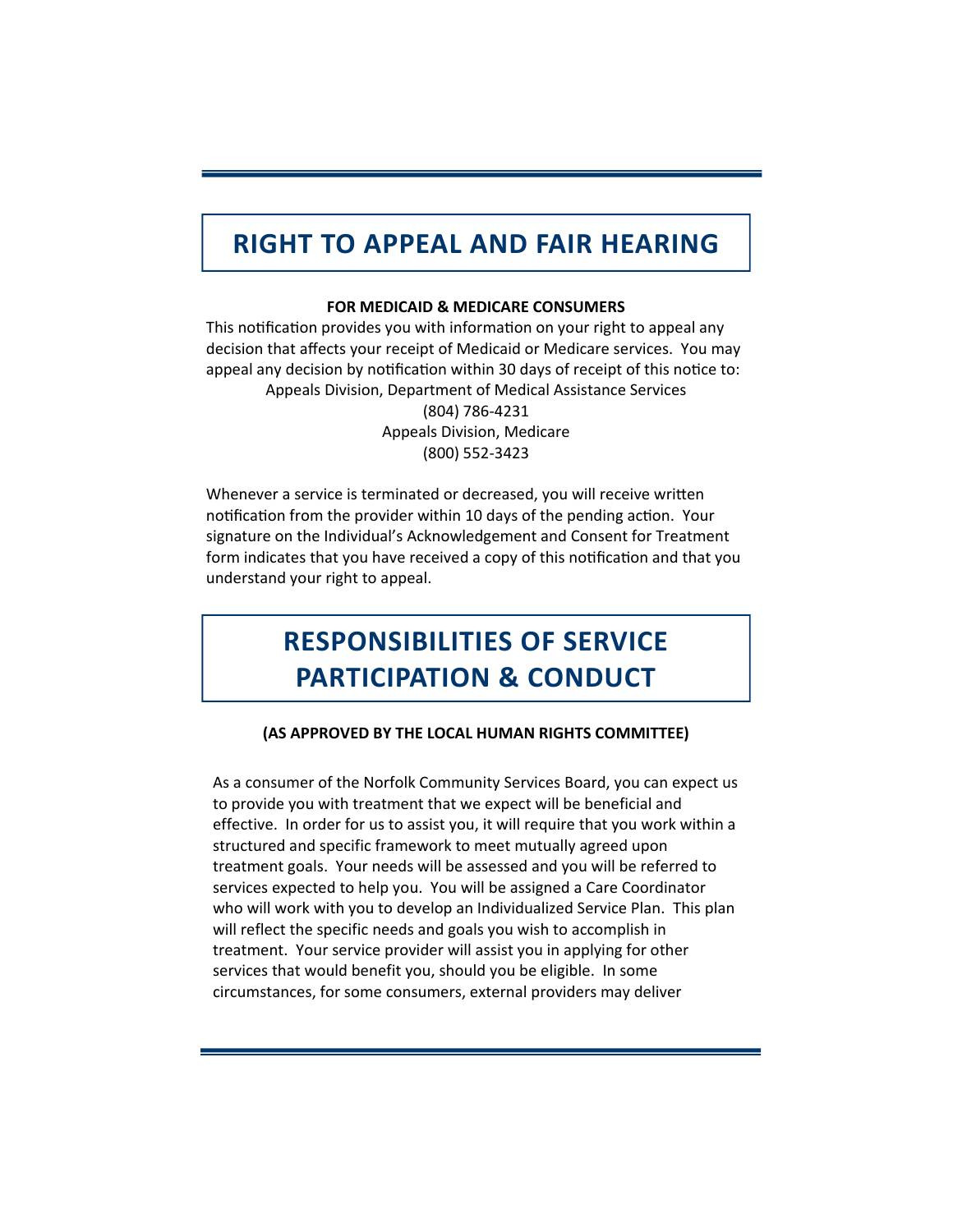services to the Norfolk CSB under contract. In these cases, please be aware that the service provider is subject to change due to contractual requirements.

A Norfolk CSB representative will explain fees for services to you. Unless other arrangements have been made, it is expected that you will pay for services when services are rendered in accordance with our established fee schedule. Any changes in your financial status should be brought to the attention of one of our fiscal staff.

#### **As a recipient (or the parent / guardian or Authorized Representative of a recipient) of services at Norfolk Community Services Board (Norfolk CSB), you are expected:**

- To participate with your service provider(s) in the development of an Individual Services Plan (Treatment Plan). You understand that the goals initially established may be reached prior to your completion of the program and new goals may then be created. You also understand that the length of treatment depends on your individual needs and progress.
- To participate in the programs and structured activities as scheduled by your service provider. If applicable, you agree to abide by all court and/or probation and/or parole stipulations.
- Not to be, nor threaten to be, destructive to property belonging to the program, staff or other consumers.
- To accept responsibility for any damage caused by negligence or maliciousness on your part.
- To agree to speak, act and dress in an appropriate manner during any sessions with staff, in group meetings, and all program activities.
- To agree not to bring alcohol, illegal drugs, or weapons (i.e. knives, firearms, and other potential weapons) to treatment centers or any meetings with your service provider.
- To adhere to the agency's policy that prohibits the use of tobacco, alcohol, illegal drugs and weapons of any kind in agency vehicles.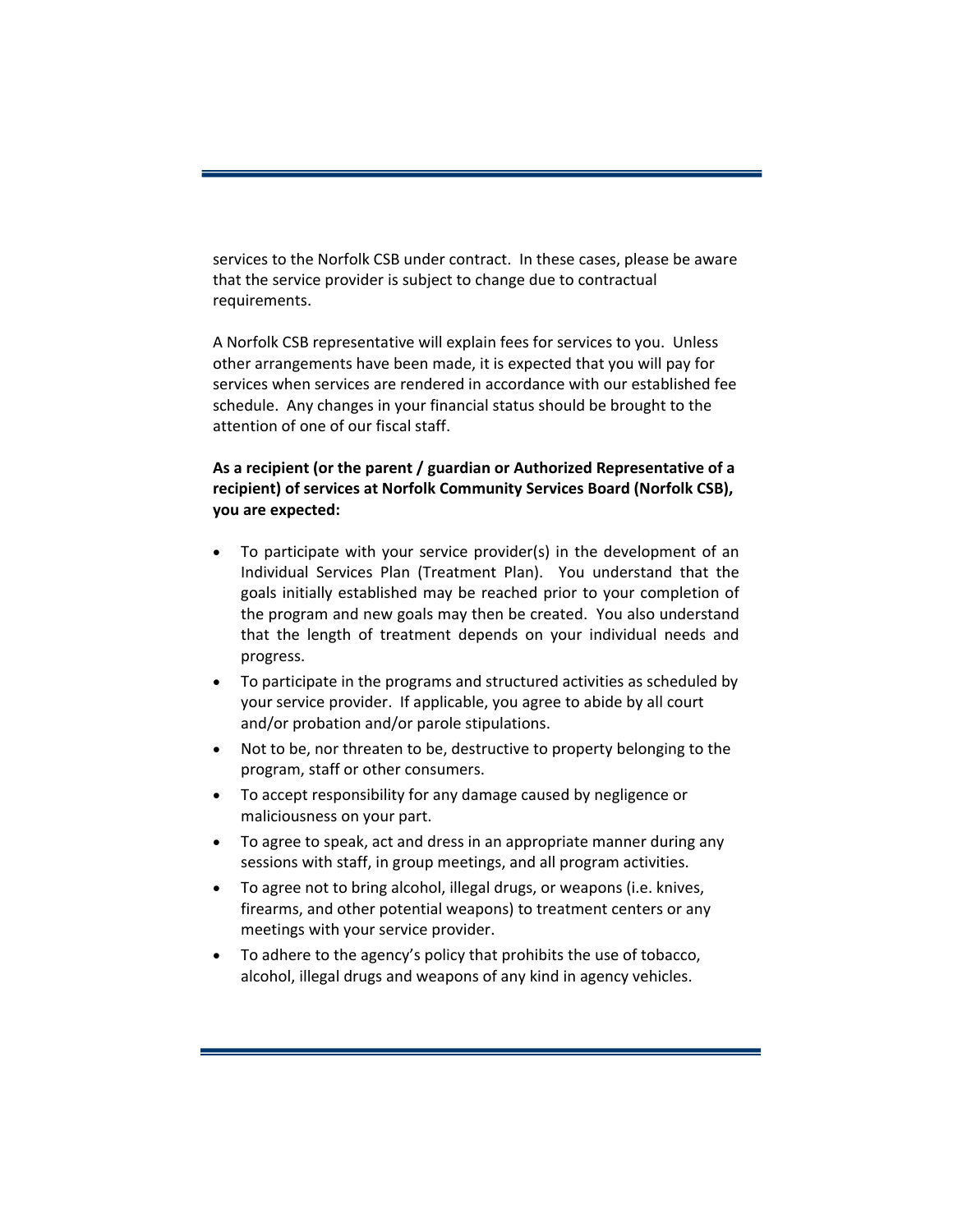- To acknowledge that the Norfolk CSB is a non‐smoking facility and that no smoking is allowed in its buildings or in its vehicles. If you smoke, you will smoke outside its buildings in designated smoking areas.
- To agree that as a recipient of services, you will make sincere efforts to abstain from abuse of alcohol and/or illegal drugs and submit to breath/urine tests when requested by program staff.
- To agree to respect the confidentiality of other participants you may encounter in services and group meetings or any other program activities.
- To agree to the collection of administrative information to be placed in a computerized database for statistical and billing purposes and reporting requirements.
- To understand that should you become enrolled in multiple programs within the Norfolk CSB, additional behavioral guidelines, if applicable, will be provided to you at time of program enrollment.
- To attend appointments as scheduled.
- To pay for all services when services are rendered or as agreed to and documented on the Individual Acknowledgement & Consent Form.
- To call within 24 hours if you are unable to attend a scheduled appointment or group for any reason.
- To work with your Care Coordinator on your Individual Service Plan and subsequent reviews. Be active in attempting to attain the goals and objectives as defined in your Individual Service Plan.
- To be considerate and respectful. Verbal abuse, physical threats, violent gestures, sexual abuse or harassment toward peers, staff or property will not be tolerated.
- To promptly notify appropriate agency personnel if you have problems or concerns regarding services. (Office of Consumer Relations, 757‐823‐1692)
- To follow through with treatment recommendations such as prescribed medications or outside activities and promptly report problems with medications or if medications are stopped for any reason.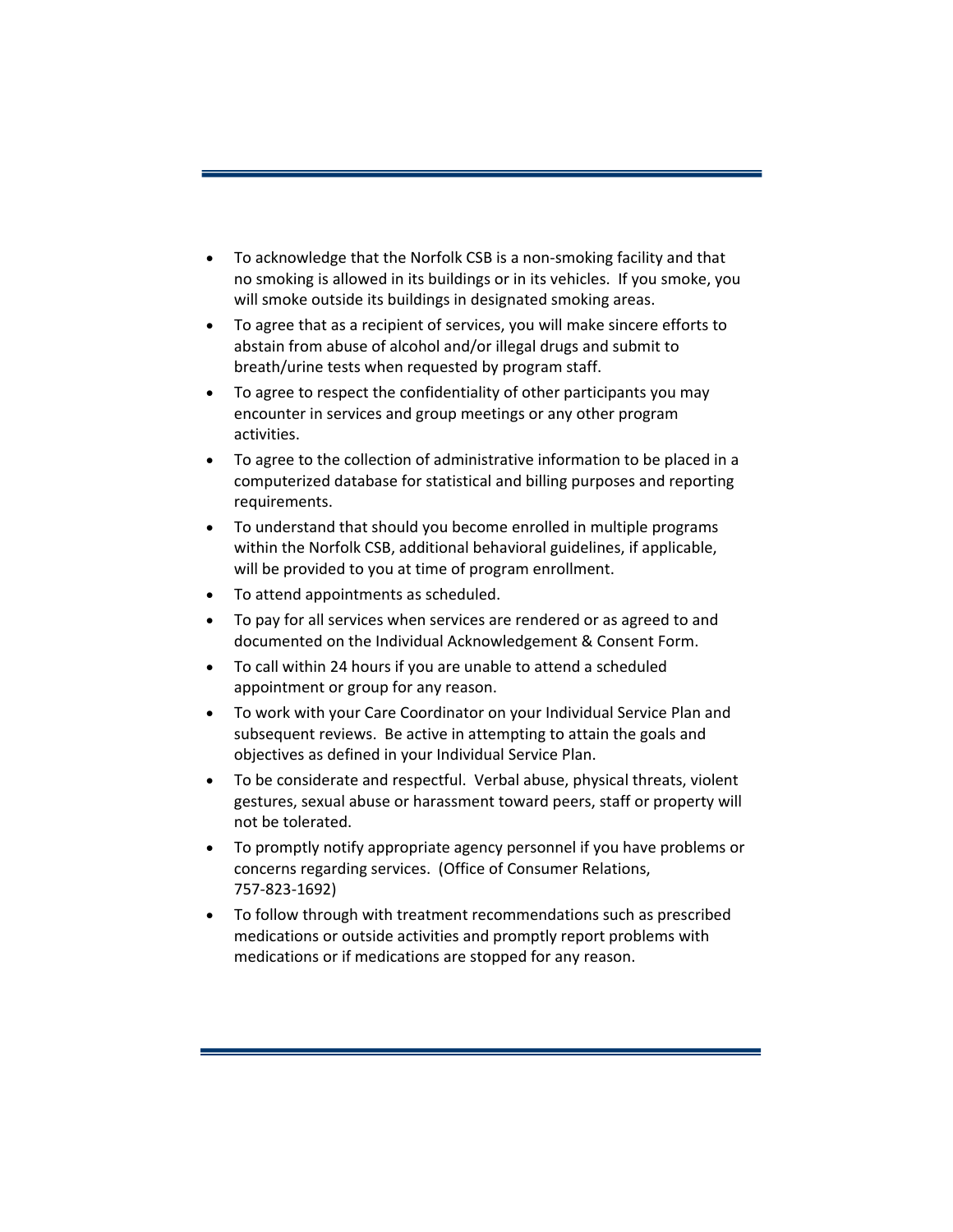# **KNOW YOUR RIGHTS**

Norfolk Community Services Board strives to provide consumers with the best possible services. As a consumer of the Norfolk CSB, you have rights that are protected and authorized by the Code of Virginia § 37.2‐400. Staff should explain your rights to you when you enter into services at Norfolk CSB, provide you with ongoing human rights resources as needed, and formally address your rights one time a year.

![](_page_20_Picture_2.jpeg)

#### **YOU HAVE THE RIGHT TO:**

- Be treated with dignity and respect in the least restrictive setting;
- Be included in making any decisions about your treatment and services;
- Give or not give consent for treatment;
- Give or not give consent before any information is shared about you, unless another law, federal regulation, or Human Rights Regulation requires or allows;
- Have help in learning about, applying for, and using public service benefits;
- Be protected from harm including abuse and neglect;
- Have all your legal rights, unless the court restricts these rights;
- Have all information that the Norfolk CSB maintains or knows about you remain confidential;
- Ask questions and get help with your rights;
- Receive a copy of the agency Human Rights Policy.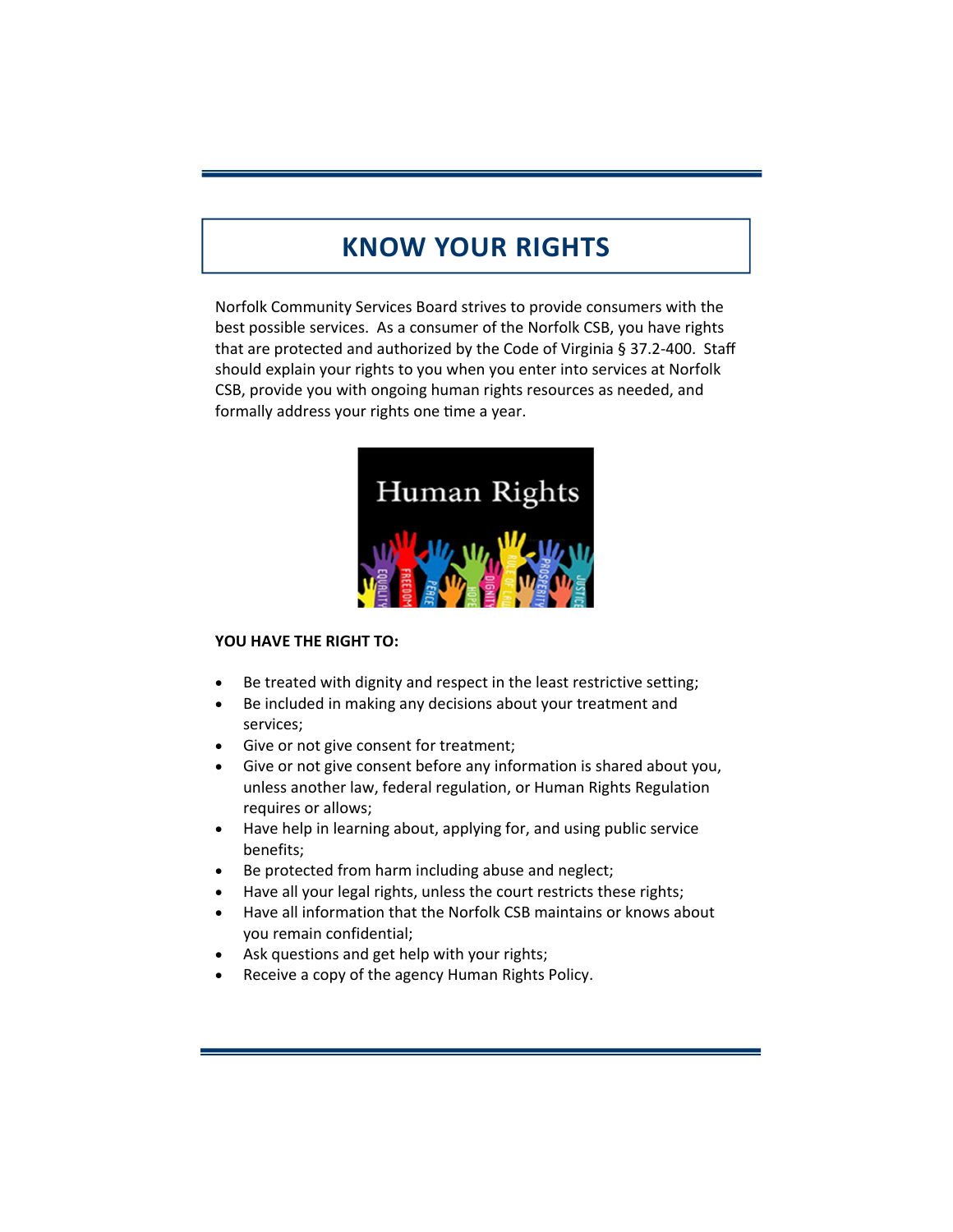#### **ADDITIONALLY, IF YOU ARE A CONSUMER OF A RESIDENTIAL SERVICE, YOU HAVE THE RIGHT TO:**

- Have suitable clothing;
- Receive services in a safe and clean environment;
- Have a nutritious and varied diet:
- Speak privately by phone or write letters to anyone, unless your treatment plan or program rules limit this;
- Have or refuse visitors;
- Meet or consult in private with your lawyer, clergy, authorized representative, and health care provider, as outlined in the Human Rights Regulations;
- Practice religion and participate in religious services as long as it does not pose a danger to you or others and does not infringe on the rights of other consumers.

#### **IF YOU HAVE A QUESTION, CONCERN, OR BELIEF THAT YOU HAVE BEEN TREATED UNFAIRLY, OR YOUR RIGHTS HAVE NOT BEEN RESPECTED, YOU MAY CHOOSE TO DO ANY OF THE FOLLOWING:**

- You may contact the Office of Consumer Relations (OCR) at (757) 823‐1692. The OCR will review your complaint and explain the process of handling your complaint. The OCR will work with you to resolve the situation at the earliest possible step. If at any time you are not satisfied with the resolution, you have the option of appealing the outcome.
- You may also call or write to Reginald Daye, HPR V Regional Advocate: Phone: (757) 253‐7061, or toll‐free at: (877) 600‐7436 Address: Regional Advocate, Eastern State Hospital, Office of Human Rights 4601 Ironbound Rd Williamsburg, VA 23188‐2652.
- If your complaint is not resolved to your satisfaction, you may request a formal hearing before the Local Human Rights Committee. Reginald Daye can assist you with this request.

#### **COMPLAINTS MAY BE MADE WITHOUT FEAR OF RETALIATION.**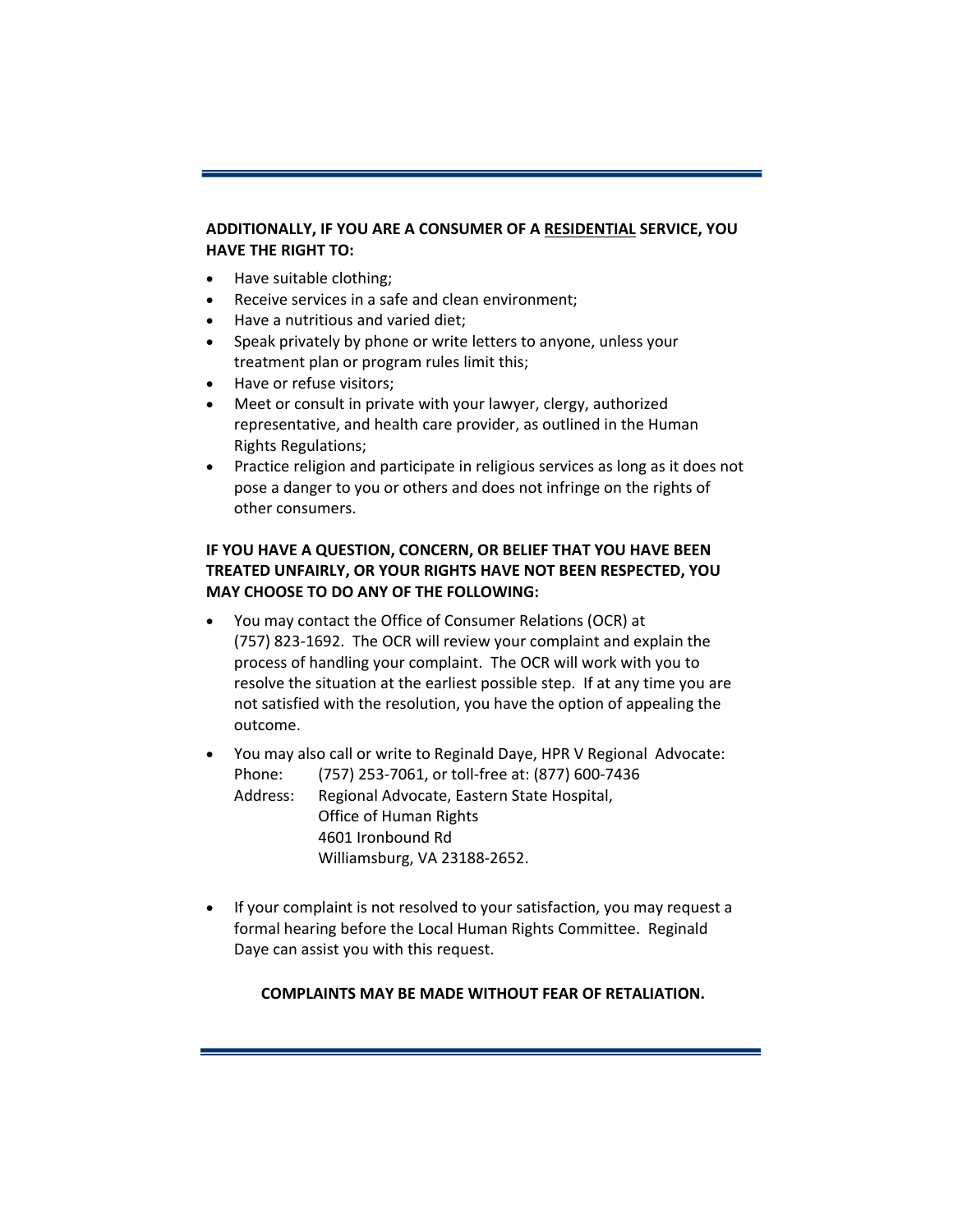### **HUMAN RIGHTS COMPLAINT PROCESS**

We will help you work with the agency or, if necessary, with the Local Human Rights Committee to investigate your complaint and try to resolve it. Complaints may be voiced with appeals to follow in the order listed below. At each step, you will be given oral and written instructions concerning the next step in the appeal process, should the complaint remain unresolved.

#### **EACH INDIVIDUAL HAS A RIGHT TO:**

- 1. Make a complaint that the Norfolk CSB has violated any of the rights assured under the Human Rights Rules and Regulations.
- 2. Have a timely and fair review of any complaint according to 12VAC35-115-175 of the Human Rights Rules and Regulations.
- 3. Have someone file a complaint on your behalf.
- 4. Make a complaint under any other applicable law, including a complaint to a protection and advocacy agency, such as dLCV, the Disability Law Center of Virginia.

#### **NORFOLK CSB DUTIES – THE NORFOLK CSB SHALL:**

- 1. Adhere to the reporting requirements according to 12VAC35-115-230 and the regulations pertaining to the complaint process that begins with 12VAC35-115-150 and continues through 12VAC 35-115-210 of the Human Rights Rules and Regulations.
- 2. Make every attempt to resolve an individual's complaint at the earliest possible step in a format most easily understood by the individual.
- 3. Take all steps necessary to ensure that individuals involved in the complaint are protected from retaliation and harm.
- 4. Assist the individual making a complaint in understanding the human rights complaint process, the provider's complaint resolution policies and procedures, and the confidentiality of involved information.

Consumers are advised to clarify and/or discuss areas of concern about decisions made regarding the course of their treatment with their primary counselor, case manager, program manager, and/or treatment provider. Staff should make every attempt to resolve the complaint to the individual's satisfaction at the earliest possible step.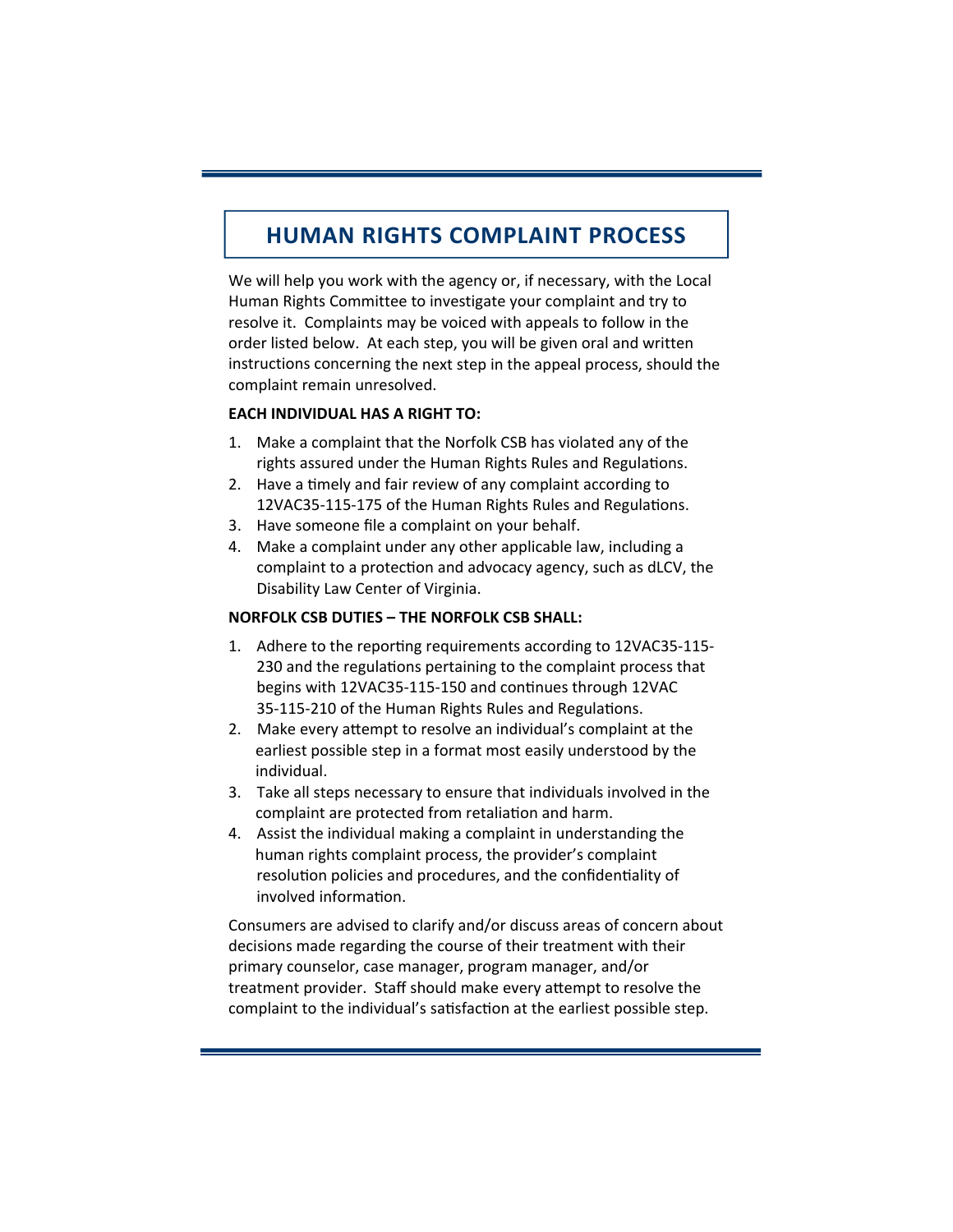The Consumer Relations Specialist can also assist the individual, as needed, in understanding the full complaint resolution process, the provider's complaint resolution policies and procedures, and the confidentiality of involved information.

At each level, the consumer will be given oral and/or written instructions concerning the next step in the process, and how to appeal administrative decisions, should the complaint remain unresolved.

Consumers will be assured throughout the process that their complaint will not result in retaliation, nor prevent them from voicing their complaint under any other applicable law, including a complaint to a protection and advocacy agency, such as dLCV, the disABILITY Law Center of Virginia.

#### **The following steps apply if the complaint is pursued through the complaint process, adhering to the reporƟng requirements in 12VAC35‐ 115‐230:**

**Step 1:** The Norfolk CSB will try to resolve the complaint by meeting with the individual, any representaƟve the individual chooses, the Consumer Relations Specialist, and others as appropriate. The Executive Director or designee will conduct an investigation of the complaint, if necessary, as soon as possible, ensuring that individuals involved in the complaint are protected from retaliation and harm. All available documentation will be utilized to assess all aspects of the complaint, to include electronic health records, staff/consumer interviews, program policies/procedures/manuals, and video surveillance. The investigator/Consumer Relations Specialist will assist the individual making the complaint in understanding the human rights complaint process, the providers complaint resolution policies and procedures, and the confidentiality of involved information.

**Step 2:** Based on the investigation summary, the Executive Director or designee will give the individual and his/her chosen representative a written decision and, where appropriate, an action plan for resolving the complaint within 10 working days of receiving the complaint.

**Step 3:** If the individual has accepted the decision/action plan offered by the Executive Director, the complaint is not subject to further review and the complaint will be closed.

**Step 4:** If the individual disagrees with the Executive Director's final decision or action plan, he/she may file a petition for a hearing by the Local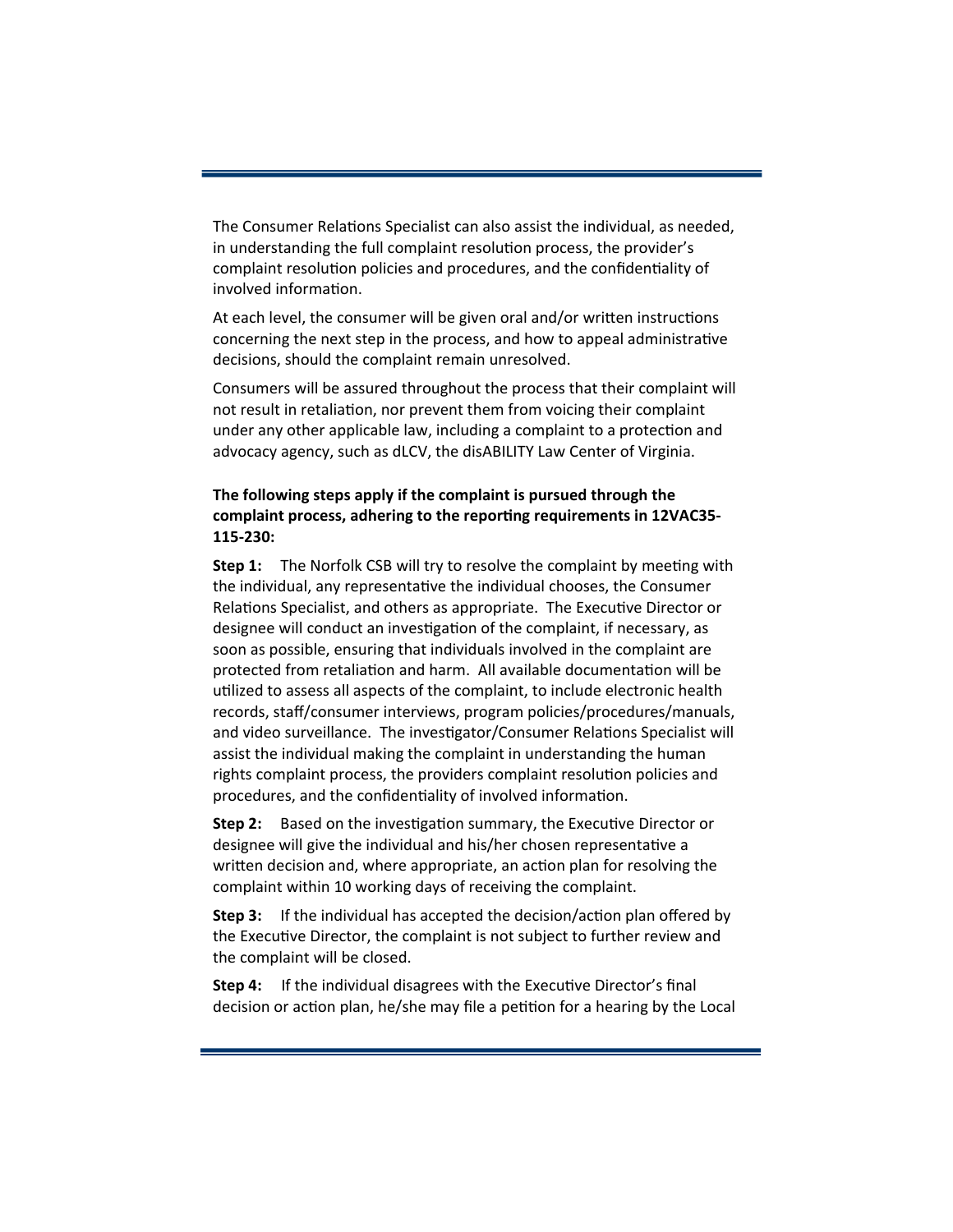Human Rights Committee (LHRC) within 10 working days from receipt of written documentation by the Executive Director. At that point, the LHRC will follow the process according to Human Rights Regulations, 12VAC35-115‐180.

**Step 5:** If at any time during the complaint process it is concluded that there is substantial risk that serious or irreparable harm will result if the complaint is not resolved immediately, the Consumer Relations Specialist shall inform the Executive Director, the Norfolk CSB's governing body, and the LHRC. In that situation, the LHRC shall conduct a hearing according to the special procedures for emergency hearings as outlined in 12VAC35‐115 -190 of the Human Rights Rules and Regulations.

**Step 6:** Any party may appeal to the State Human Rights Committee (SHRC) if he/she disagrees with the LHRC's final findings of facts, conclusions, and recommendations following a hearing. Steps and procedures for this process are stated in the Human Rights Regulations, 12VAC35-115-210. A copy of the regulations can be made available to you at any time.

**NOTE:** The Regional Advocate may assist and/or monitor the entire complaint procedure in accordance with Section 12VAC35-115-150 and continuing through 12VAC35-115-210 of the Regulations to Assure the Rights of Individuals Receiving Services from Providers Licensed, Funded, or Operated by the Department of Behavioral Health and Developmental Services. In addition, individuals may have the assistance and/or participation of a person of their choosing throughout this process.

| <b>LOCAL ADVOCATE</b>                 | <b>REGIONAL ADVOCATE</b>                          |
|---------------------------------------|---------------------------------------------------|
| Sheila McElmurry, LCSW                | Reginald T. Daye                                  |
| <b>Consumer Relations Coordinator</b> | Regional Advocate, HPR V                          |
| Norfolk CSB Consumer Relations        | <b>Office of Human Rights</b>                     |
| 225 W Olney Road                      | Eastern State Hospital                            |
| Norfolk, VA 23510-1523                | 4601 Ironbound Rd.<br>Williamsburg, VA 23188-2652 |
| (757) 823-1692                        | (757) 253-7061                                    |

#### **CALL OR WRITE YOUR ADVOCATE:**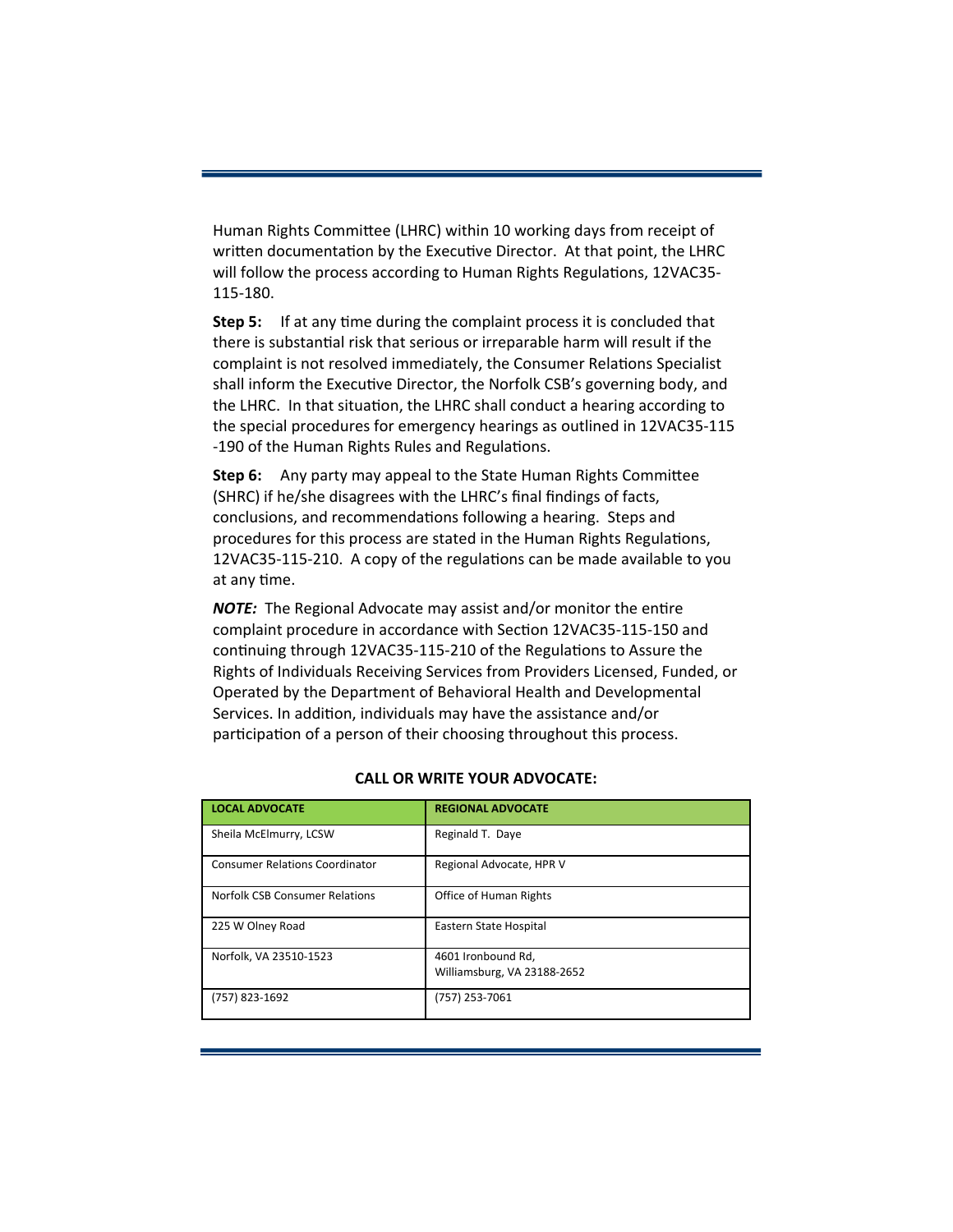# **NOTICE OF DEEMED CONSENT**

#### **Deemed Consent to Testing and Release of Test Results Related to Human Immunodeficiency Virus or Hepatitis B or C.**

According to Virginia law Section 32.1-45.1: In the event that you are exposed to the body fluids of a staff member while receiving services from the Norfolk CSB, the staff member will be required to be tested for HIV or Hepatitis B or C. Also, you are entitled by state law to be informed of the staff member's test results. And, in the event that a staff member is exposed to your body fluids while you are receiving services from the Norfolk CSB, Virginia law Section 32.1‐45.1 states that you as a person receiving services will be deemed to have consented to be tested for HIV or Hepatitis B or C. In the event that this occurs, the staff member is entitled by state law to be informed of your test results.

#### **As a person receiving services at the Norfolk CSB, you will be asked to verify that you have had this deemed consent law explained to you and that you understand that it applies to you as a person receiving services.**

According to Virginia law, Section 32.1‐45.1 "whenever any health care provider, or any person directly exposed to body fluids of a person receiving services in a manner which, according to the then current guidelines of the Center for Disease Control, transmits human immunodeficiency virus (HIV) or Hepatitis B or C virus, the person receiving services whose body fluids were involved in the exposure shall be deemed to have consented to testing for infection with HIV or Hepatitis B or C. Such persons receiving services shall also be deemed to have consented to release of such tests results to the person who was exposed."

Section 32.1‐45.1 also states that "whenever any *person receiving services* is directly exposed to body fluids of a health care provider...the person whose body fluids were involved in the exposure shall be deemed to have consented to testing for infection with HIV or Hepatitis B or C and the release of such test results to the *person receiving services* who was exposed.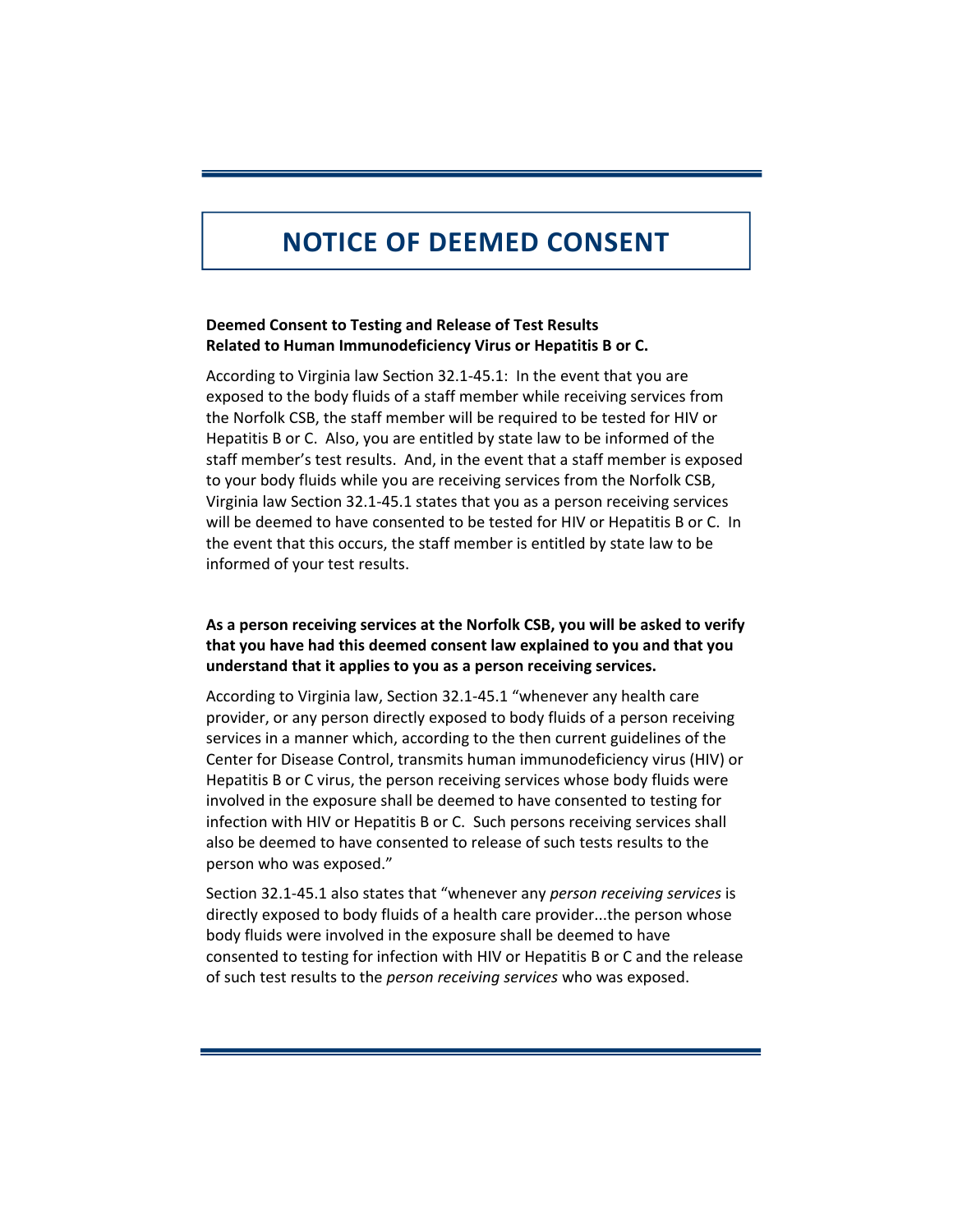# **YOUR RIGHT TO AN INTERPRETER DURING RECEIPT OF SERVICES**

The Norfolk Community Services Board has resources to enable us to provide services for individuals with limited English proficiency. Should you require translation services or sign language interpreters, please inform your Care Coordinator or the administrative staff who schedule your initial appointment and they will make all the arrangements. We understand that you may want to use the services of a friend or family member, but in an effort to ensure your complete confidentiality and privacy, we will coordinate and pay for services on your behalf.

**FOR A REGISTRY OF QUALIFIED SIGN LANGUAGE INTERPRETERS:**  Virginia Department for the Deaf and Hard of Hearing (VDDHH) 1602 Rolling Hills Drive, Suite 203 Richmond, VA 23229‐5012 Phone: 1‐800‐552‐7917 / **www.vddhh.org**

## **SERVICE ANIMALS**

The American with Disability Act (ADA) defines service animals as any guide dog, signal dog, or other animal individually trained to provide assistance to an individual with a disability. Service animals assist individuals by performing some of the functions or tasks that cannot be performed without one.

It is helpful for service animals to wear special collars or harnesses to assist with proper identification, but it is not required.

Service animals are welcome at Norfolk CSB.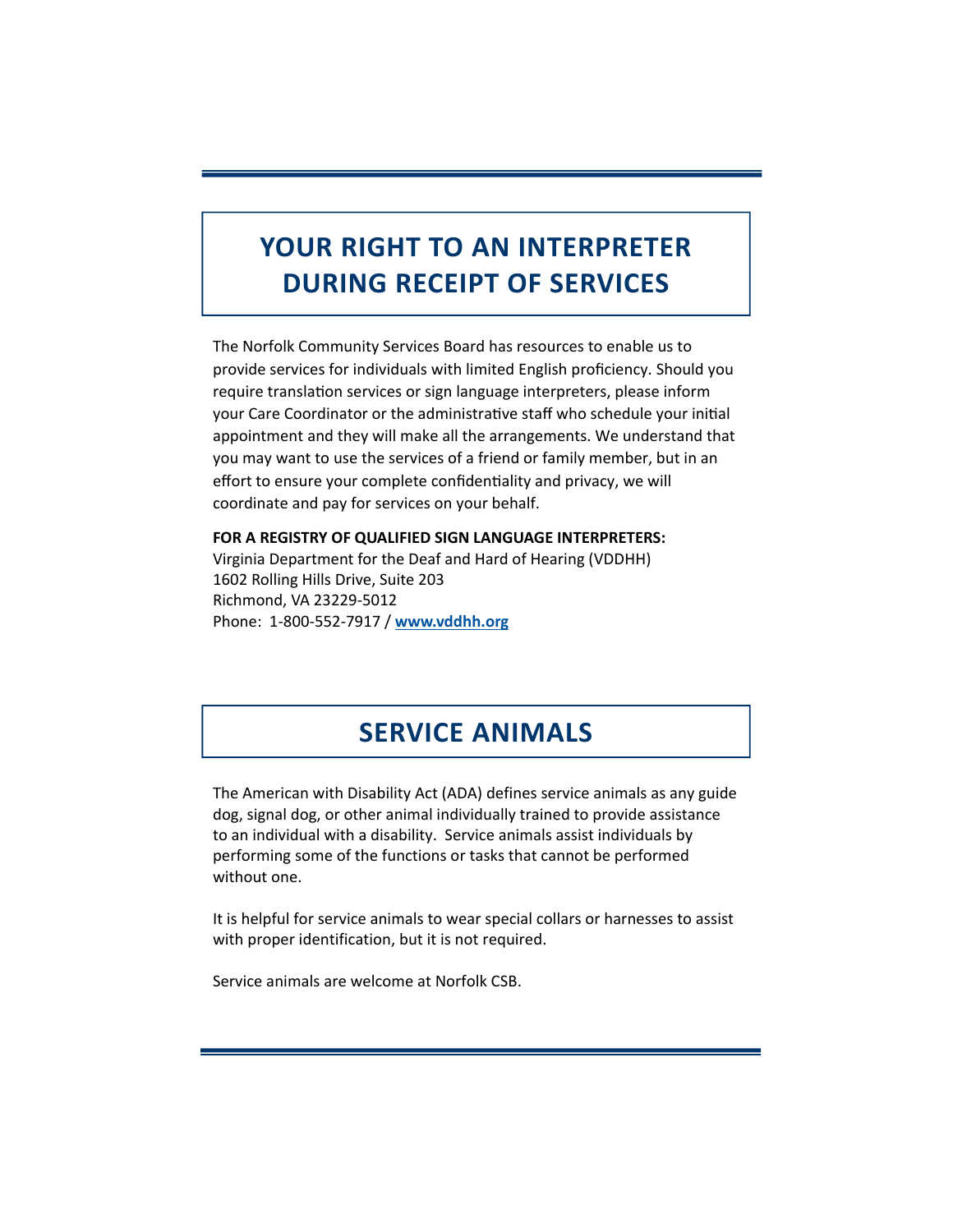# **ADVANCE DIRECTIVE**

An Advance Directive is a legal document that directs your future health care if you become incapable of making an informed decision about your care. It combines historical documents like a Living Will and Health Care Power of Attorney into one document, which can be activated during:

- End-of-Life care;
- Mental health care;
- General health care.

It allows you to appoint a health care agent and give them instructions about the kind of care that you want. An Advance Directive can be revised at any time and does not need to be notarized or written by an attorney.

An Advance Directive should be developed when you are able to:

- Understand information, and
- Able to make decisions, and
- Can communicate decisions

Your wishes in the Advance Directive document become activated when/if you become incapable of making informed decisions, which is defined as:

- Being unable to understand the nature, extent, or probable consequence of the proposed health care decisions; or
- Unable to make a rational evaluation of the risks and benefits or alternative to that decision.

An Advance Directive is de-activated as soon as any physician finds that you are able to make informed decisions again.

This document gives you the power to make decisions about your care when you are unable to do so. It can tell us who we should contact about your care and what your wishes are in relation to your health care, to include psychiatric care. As a Community Service Board, we are responsible for implementing your Advance Directive if you have one and assisting you in creating one if you are interested in pursuing this option. Please contact your Care Coordinator for more information.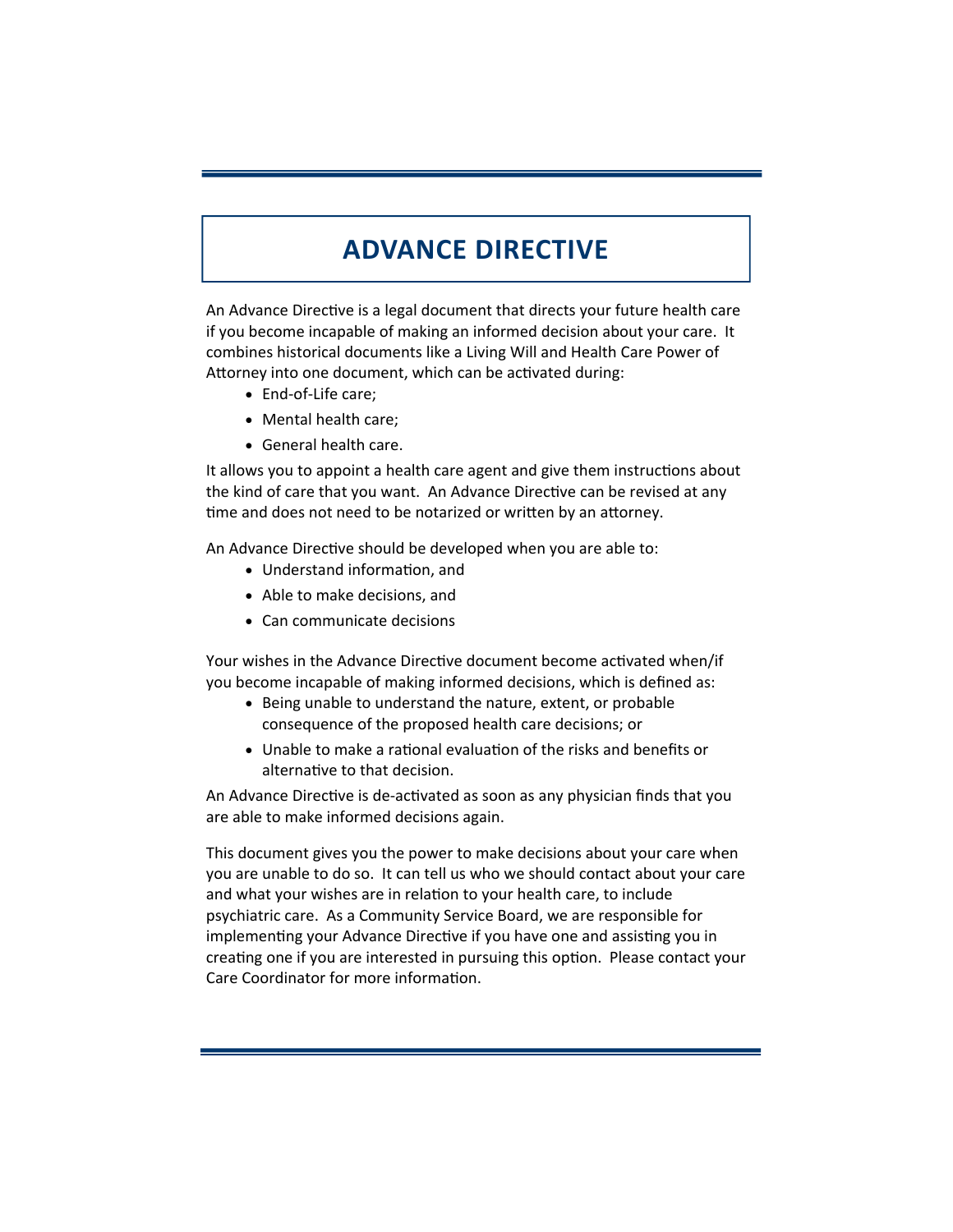### **RESOURCES**

 **FOR GENERAL INFORMATION ON INTERPRETING THE ADA:**  United States Department of Justice (US DOJ) 950 Pennsylvania Avenue, N.W. Washington, DC 20530‐0001 1‐800‐514‐0301 (Voice) / 1‐800‐514‐0383 (**TTY) www.usdoj.govicrt/ada/=adahomthtm**

 **DISABILITY LAW CENTER OF VIRGINIA (dLCV) [formerly Virginia Office for ProtecƟon and Advocacy (VOPA)]:** 

dLCV helps persons with disabilities protect their rights. All callers receive information and referral and/or technical assistance services. People with a problem described in dLCV's current program priorities may get help with investigating complaints, negotiating solutions to disagreements, legal representation and/or advocacy services.

 **Richmond Office:**  1910 Byrd Avenue, Suite 5, Richmond, Virginia 23230 1‐804‐225‐2042 (Voice/TTY) 1‐800‐552‐3962 (Toll‐Free/(Voice & TTY) Fax: 1‐804‐662‐7057 / Email: info@dLCV.org

 **For more informaƟon about dLCV programs, invesƟgaƟons, publicaƟons, and upcoming events, log onto our web site at: www:dLCV.org**